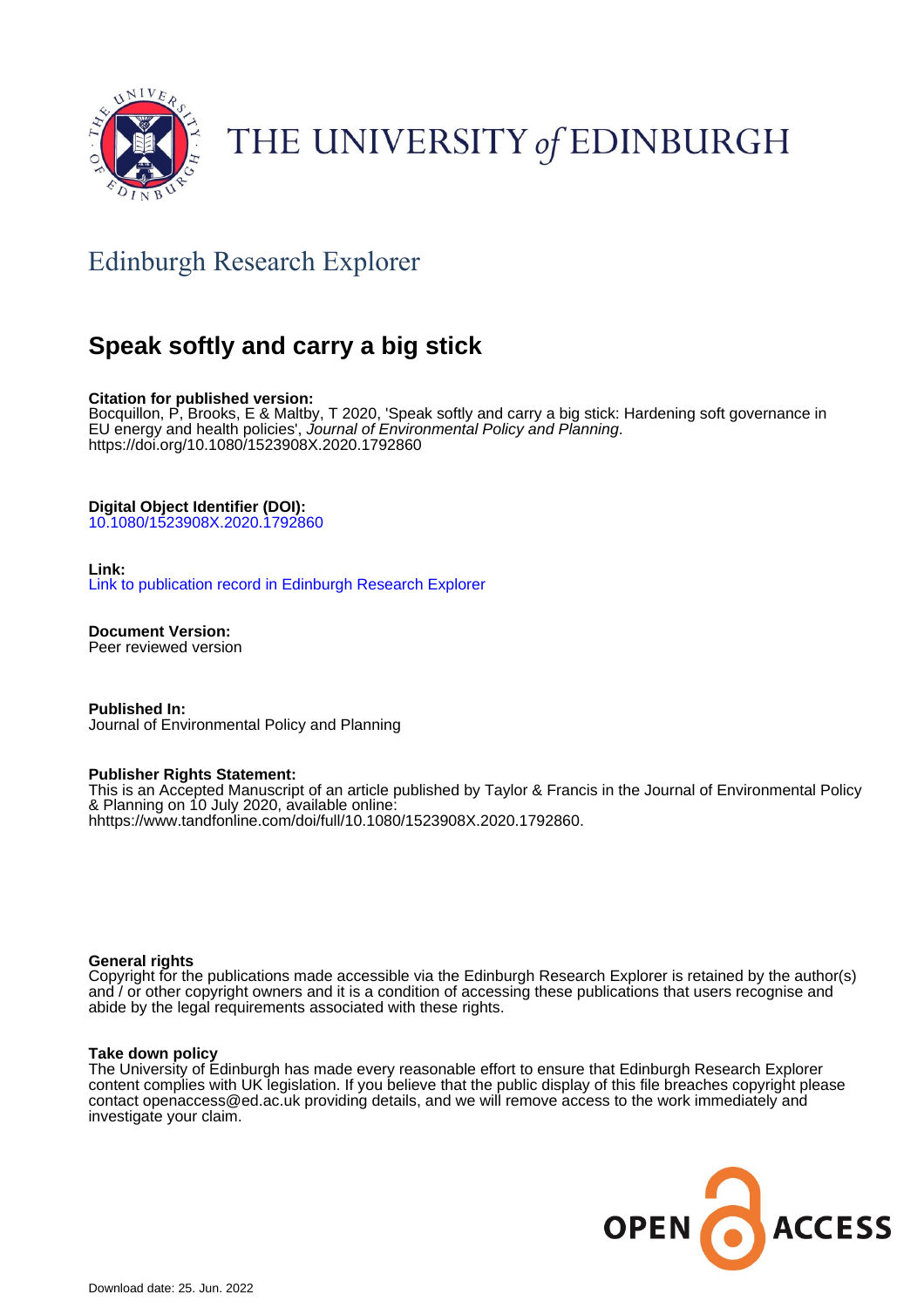### **Speak softly and carry a big stick: hardening soft governance in EU energy and health policies**

Pierre Bocquillon<sup>1</sup>, Eleanor Brooks<sup>2\*</sup> and Tomas Maltby<sup>3</sup>

<sup>1</sup> University of East Anglia, School of Politics, Philosophy and Language, Norwich Research Park, Norwich, NR4 7TJ. [P.Bocquillon@uea.ac.uk](mailto:P.Bocquillon@uea.ac.uk)

<sup>2\*</sup> University of Edinburgh, School of Social and Political Science, Chrystal Macmillan Building, 15a George Square, Edinburgh EH8 9LD (*corresponding author*) [Eleanor.brooks@ed.ac.uk](mailto:Eleanor.brooks@ed.ac.uk)

<sup>3</sup> King's College London, Department of Political Economy, Bush House NE Wing, 40 Aldwych, WC2B 4BG. [Tomas.maltby@kcl.ac.uk](mailto:Tomas.maltby@kcl.ac.uk)

#### **Biographical notes**

Dr Pierre Bocquillon is a Lecturer in European Politics at the University of East Anglia (Norwich, UK). He completed his PhD in Politics and International Studies at the University of Cambridge. He works on energy and climate change politics in Europe, as well as on European politics more generally. His current research interests include the external dimension of the EU's energy and climate policies, the politics of renewable energy promotion and the democratic governance of energy and climate change.

Dr Eleanor Brooks is Lecturer in the Global Health Policy Unit at the University of Edinburgh and UKRI Future Leaders Fellow. She completed her PhD at Lancaster University. Eleanor's research focuses on EU health governance, considering the EU's role in health and the politics of EU health policy and law. This includes work relating to the reform of the European Commission under President Juncker, the role of advocacy coalitions in EU health policy development and the dismantling of public (health) policy at the European level.

Dr Tomas Maltby is a Lecturer in International Politics in the Department of Political Economy, King's College London. He completed his PhD in Politics at Manchester University. Tomas' research focuses primarily on climate and energy policy. His research considers understandings of security in the development of climate and energy policy at the European and nation state level. This includes work related to energy transitions, the securitisation of energy, climate scepticism and also work on the politics of air pollution.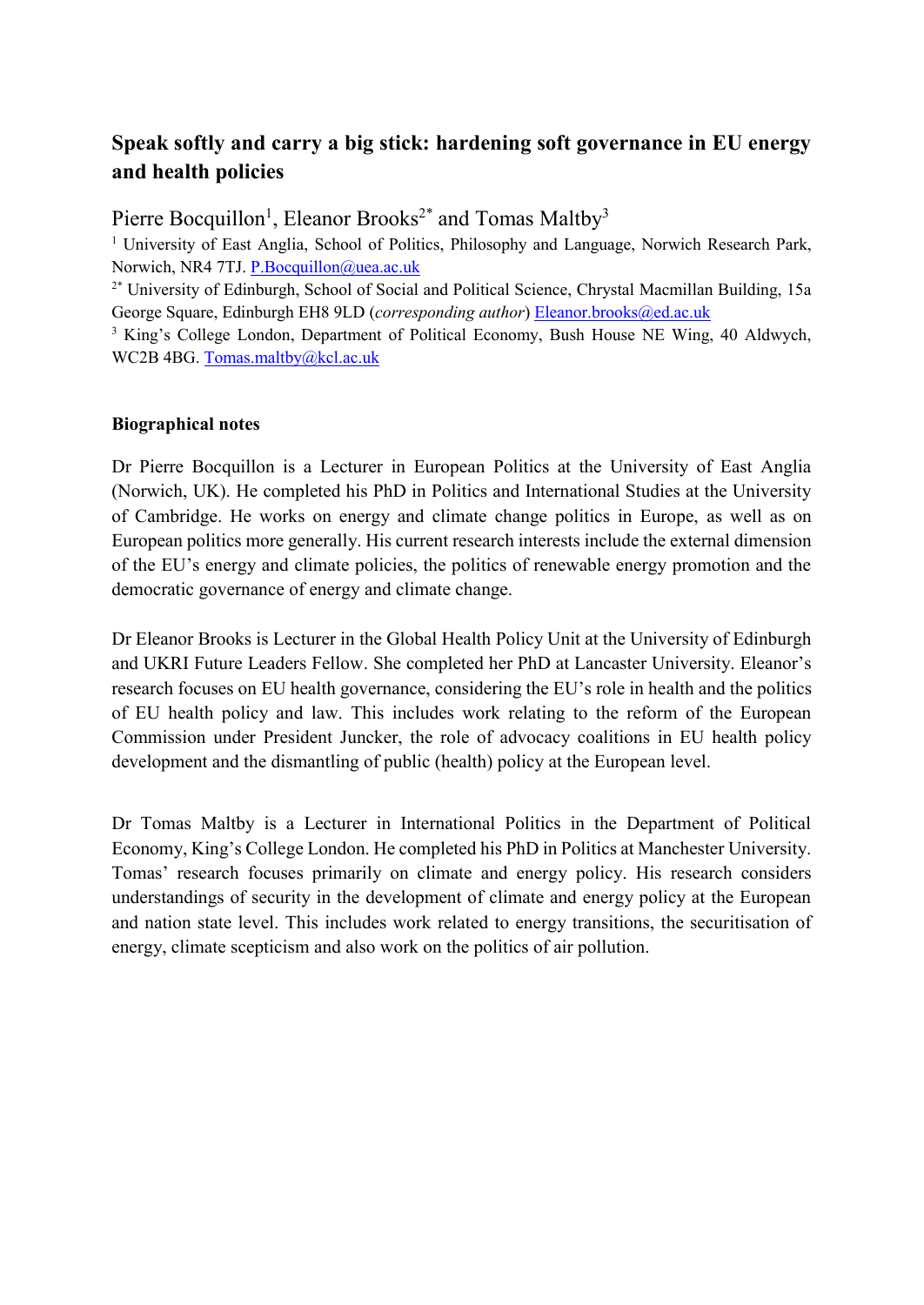#### **Abstract**

EU governance is experiencing a shift towards soft governance frameworks that incorporate 'harder' elements. Using a qualitative case study approach and an original set of elite interviews, we examine two policy areas – health and energy – where similar such architectures – the European Semester and the Energy Union Governance Regulation – are now core governance tools. Three research questions are addressed: (1) What mechanisms are employed to harden these governance frameworks? (2) What is driving this shift? And, drawing on the more extensive experience of the Semester, (3) What lessons can be drawn for energy policy? We establish the experimentalist nature of these two governance architectures and identify a mix of 'harder soft governance' (HSG) mechanisms used in both cases. We show that, although similar in structure, the shift towards HSG frameworks is driven by different factors in each case. The more extensive experience of the Semester in health points to the importance of concrete implementation practices; the power of specificity to strengthen soft commitments; the role of policy coupling as a lever for implementation; the potential influence of strategic entrepreneurs; the role of politicisation in pressuring change; and the significance of periodic revision as windows of opportunity for incremental change.

#### **Key Words**

Energy Policy; European Union; Experimentalist Governance; Harder Soft Governance; Health Policy; European Semester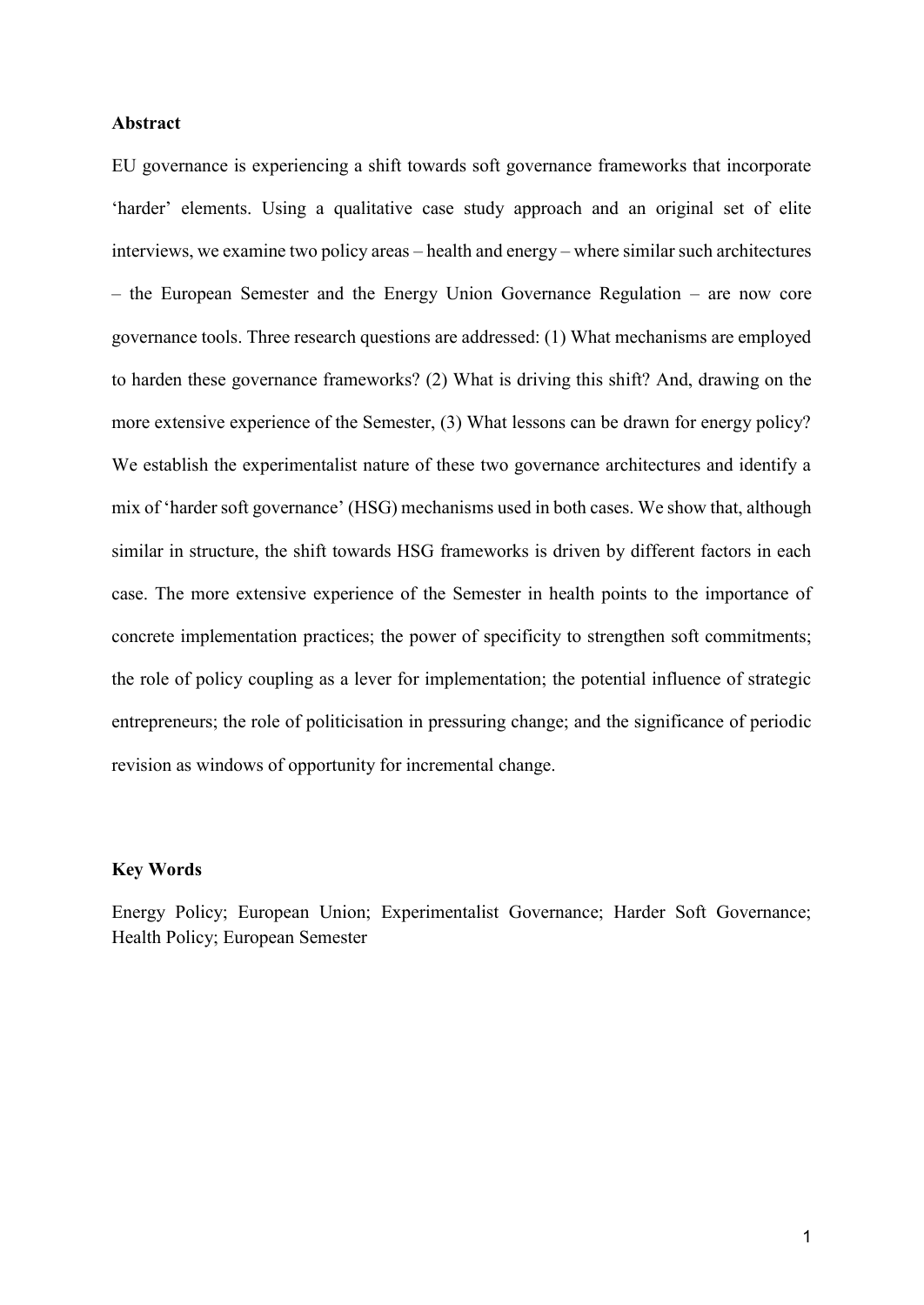#### **Introduction**

Soft governance frameworks such as the Open Method Coordination (OMC) were introduced in the 1990s to address the legitimacy challenges faced by the traditional Community Method and to circumvent gaps in European Union (EU) competence, which made authority-based governance legally and politically unacceptable (Eberlein & Kerwer, 2004). Although they enjoyed some success, their reliance on the willingness of national governments to initiate policy change has limited compliance (Mosher & Trubek, 2003). In order to address this common weakness, a strengthening of soft governance is being seen across several EU policy areas (Graziano & Halpern, 2016; Ringel & Knodt, 2018), notably through the 'layering' of more hierarchical mechanisms onto existing soft governance frameworks (de la Porte & Heins, 2016). This has been conceptualised as a distinct 'harder soft' mode of governance (HSG) whereby policy instruments with a soft basis – such as voluntary commitments, peer review or policy monitoring – are supplemented with a harder element – for instance, by making the outcomes of peer review public to name and shame laggards, or by applying sanctions where monitoring reveals shortcomings (see Knodt & Schoenefeld, 2020).

A prime example of this trend is the European Semester. Mirroring many features of the OMC (see De la Porte & Stiller, 2020), the Semester is an annual cycle of macro-economic analysis, reporting, recommendations and evaluation, hardened by the potential for sanctions where member states fail to implement recommendations (Bekker, 2020). After almost a decade of operation, the Semester has become core to the EU's economic governance, influencing a wide range of sectors, such as health, where EU competencies had remained limited. It now serves as a blueprint for other, specific policy sectors. For instance, the new Regulation on the Governance of the Energy Union and Climate Action (hereafter *Governance Regulation*), adopted in 2018, is partly modelled on the Semester.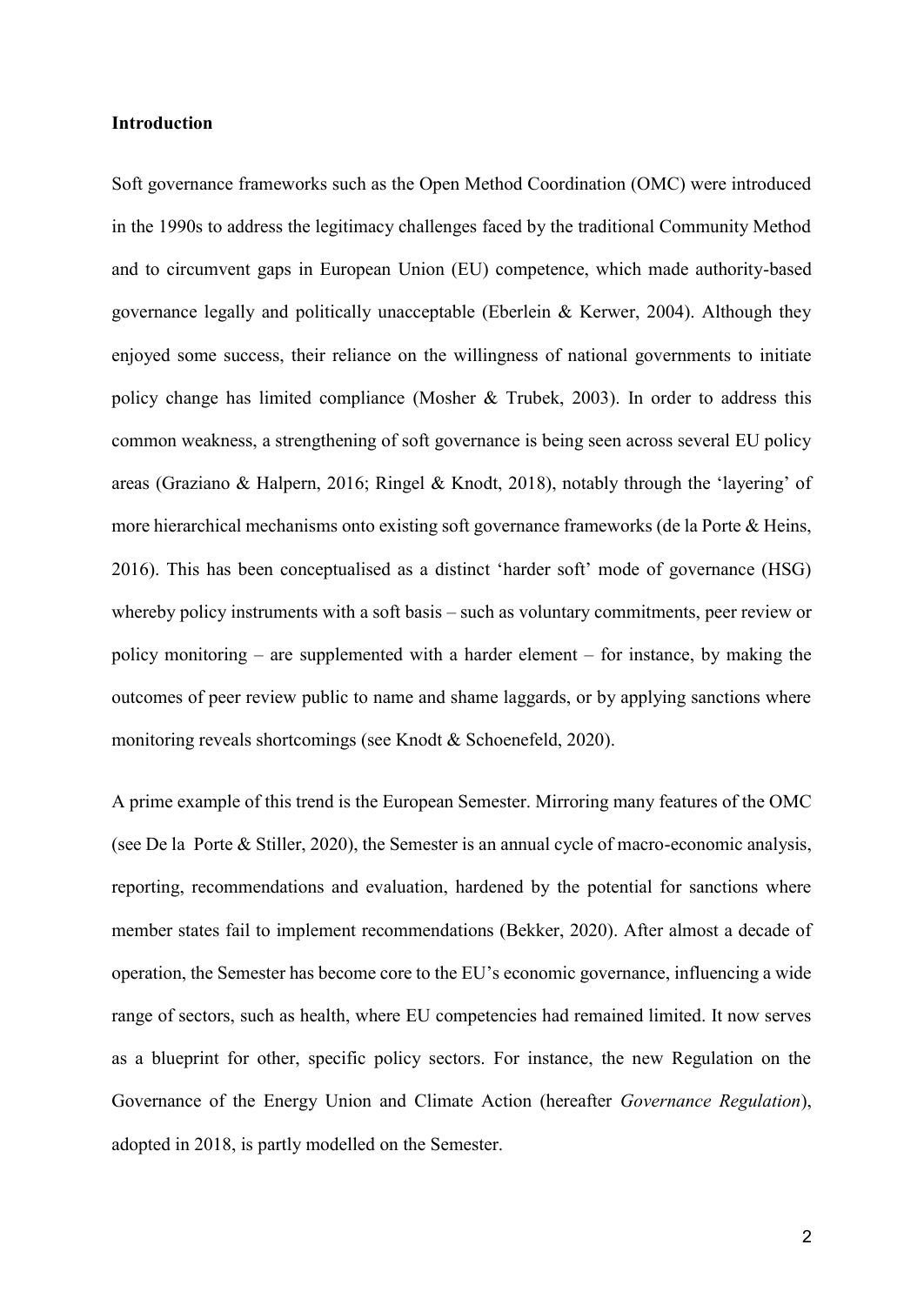This article is based on the observation that sensitive and comparatively 'new' fields of European integration, such as health and energy, have seen the introduction of governance architectures which combine hard and soft law elements in new ways. It addresses three research questions: (1) what harder mechanisms are embedded in the Semester as applied to health and in the new energy governance framework?; (2) what is driving this shift towards 'hardening' these soft governance frameworks; and, given the longer experience of health policy within the Semester, (3) what lessons can be drawn for the future development of energy policy?

The article first outlines the analytical framework, which combines Experimentalist Governance - a primarily soft model of governance - with the HSG framework to map and explain the hardening of governance architectures. The main empirical sections identify the experimentalist and harder elements of the Semester as applied to health and Energy Governance, before exploring their drivers. Finally, we use the experience of health in the Semester to identify six tentative lessons for energy under the Governance Regulation, namely: the importance of concrete implementation practices; the power of specificity to strengthen soft commitments; the role of policy coupling as a lever for implementation; the potential influence of strategic entrepreneurs; the role of politicisation in pressuring for change; and the significance of periodic revision as windows of opportunity for incremental change.

#### **1. Analysing HSG**

Soft governance is an ideal-typical mode of governance characterised by a voluntary, nonhierarchical decision-making process based on coordination, communication and learning; it produces rules that are not legally binding (Trubek & Trubek 2005). It can be contrasted with the top-down, centralised, and rule-based model of hard governance, which produces treaties and laws enforceable by Courts.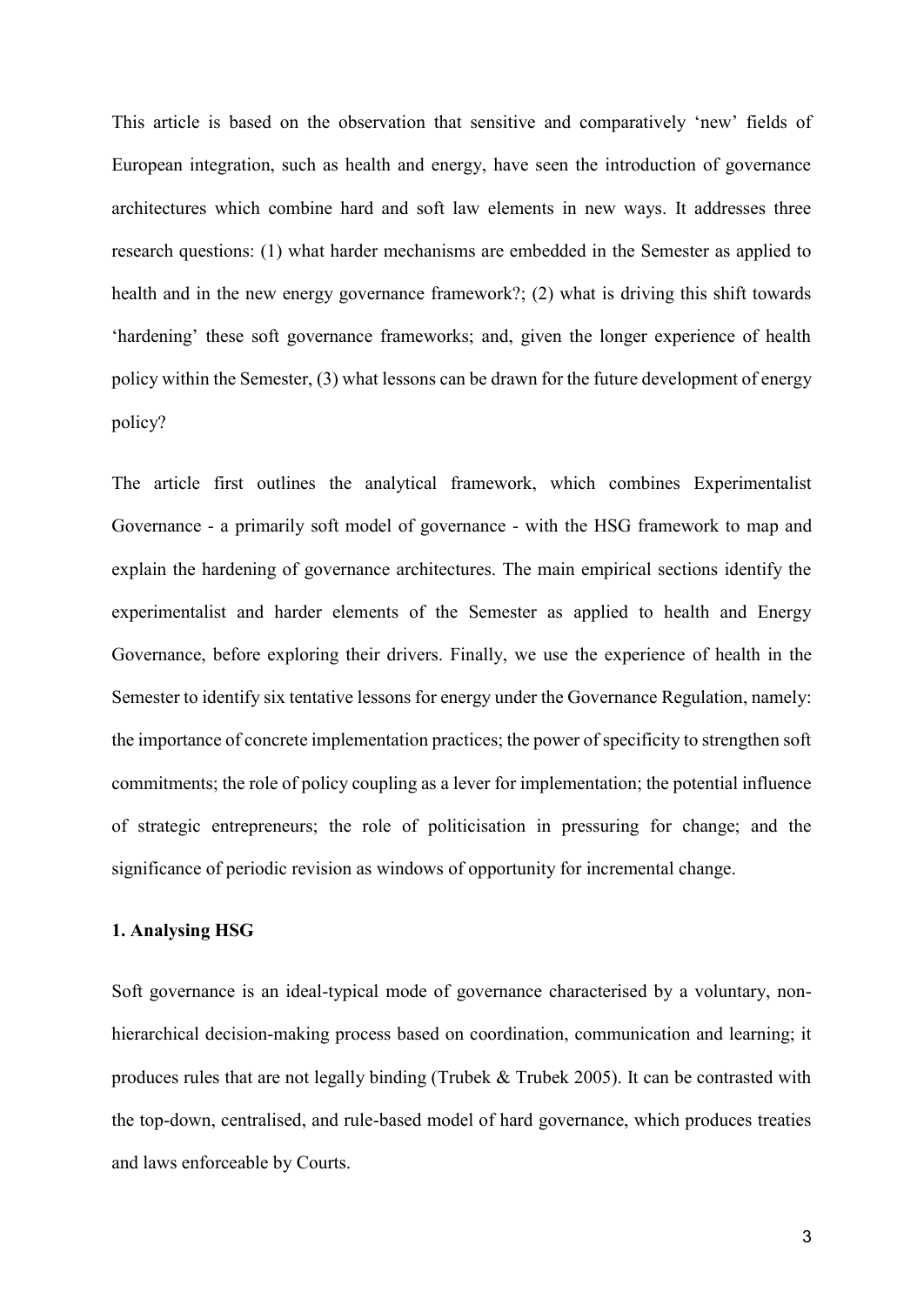We draw on Sabel and Zeitlin's (2010) well-established soft governance model - the Experimentalist Governance framework - to map key features and logics of the Semester in health policy and assess similarities and differences with the Governance Regulation. We complement this with the HSG framework (Ringel & Knodt 2018; Knodt & Schoenefeld 2020) to identify their embedded harder elements.

#### **1.1. Mapping Experimentalist Governance architectures**

Sabel and Zeitlin (2010, p. 13) identify four elements characteristic of an experimentalist model of governance, linked in an ongoing, iterative cycle. First, broad **'framework goals'** are agreed jointly at the higher governance level, and metrics adopted so that progress can be measured. Second, responsibility for pursuing these goals rests with the **'lower level units'** and these units are given considerable discretion. Third, the condition of this discretion is regular **reporting**, peer review of performance and public justification of decisions; this facilitates scrutiny, contestation and participation by a wider range of actors (Sabel & Zeitlin, 2008). Finally, the goals, metrics and procedures of decision-making themselves are periodically subject to **revisions** in response to learning in the earlier stages, and the cycle repeats.

This model is predominantly soft, based on cooperation and learning. As for the hardened elements that may induce cooperation, Experimentalist Governance points to the concept of **'**penalty defaults**'** (Sabel & Zeitlin, 2010, p. 14) as a driver for member states to engage in soft governance. Keohane and Victor define penalty defaults as:

'a form of enforcement that does not prescribe solutions – which may be impossible to agree on because states likely to be targeted will block them – but that forces the actors to cooperate unless they are willing to risk losing control of their joint fate' (2015, p. 207).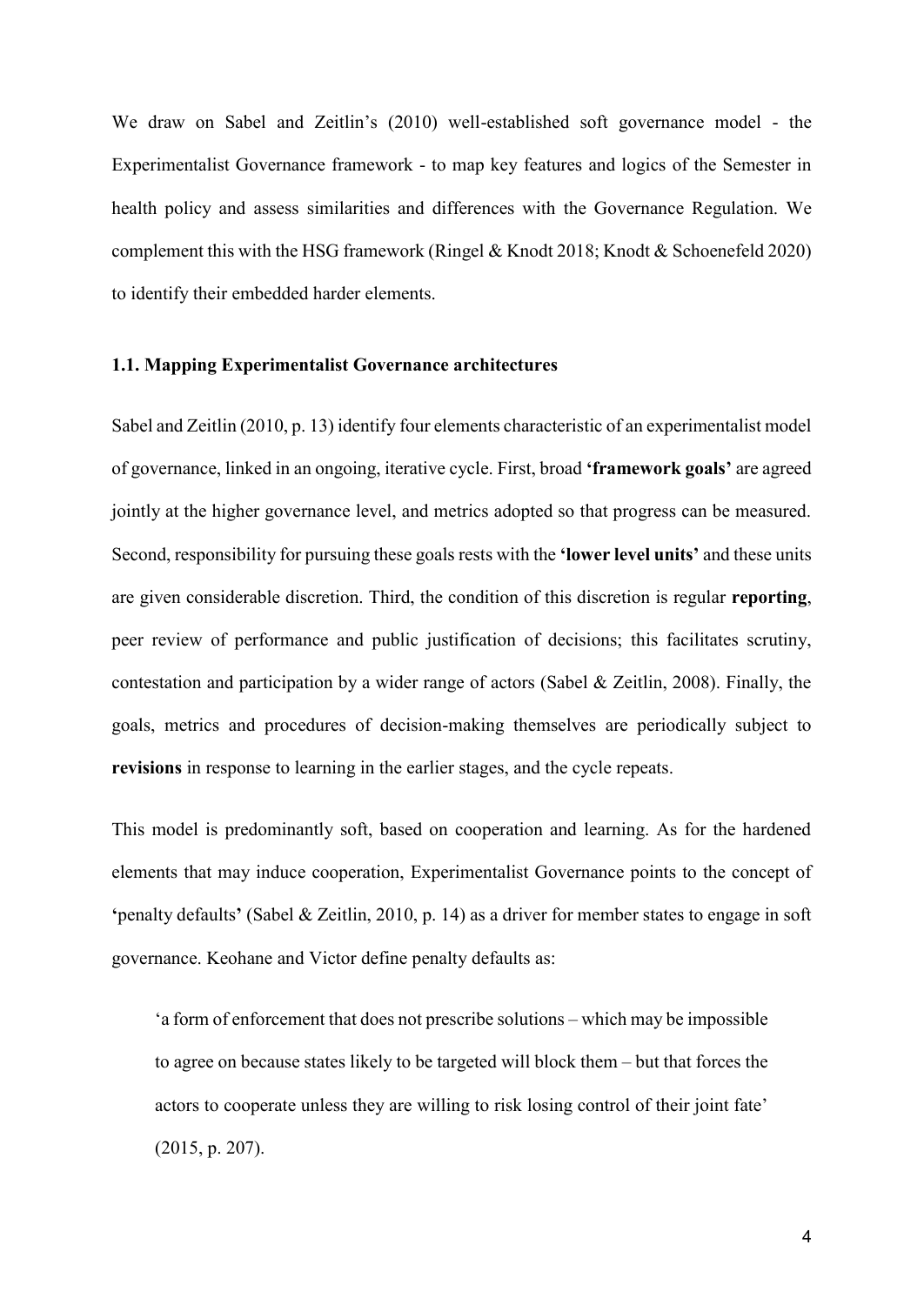Penalty defaults involve an alternative to cooperation that is 'so manifestly unworkable to the parties as to count as a draconian penalty' (Sabel & Zeitlin, 2008, p. 308) and therefore does not require the potential intervention of a superior authority to induce cooperation. Examples include market exclusion, threat of regulatory intervention or trade sanctions. Penalty defaults can be distinguished from the 'shadow of hierarchy' (e.g. Héritier & Lehmkuhl, 2008), which refers to the authorities' ability to *actively and purposefully* impose an unwanted outcome on cooperating parties in case of lack of agreement, inducing them into reaching a compromise.

Beyond this, there is little within Experimentalist Governance to account for the harder elements increasingly embedded in soft governance frameworks. We therefore complement with the HSG framework.

#### **1.2. Hardening soft governance**

Knodt and Schoenefeld (2020) identify more precisely a series of mechanisms which have been introduced to harden soft governance (or to soften hard governance) and are characteristic of the emerging but distinct hybrid HSG model. These are both formal and informal, and apply at different stages of the policy-making process (goal setting, monitoring and enforcement). They include the introduction of 'hard' targets or implementation mechanisms which reshape voluntarism (A); naming, blaming and shaming via publication of public databases, rankings, reports and other information (B); institutionalising political entrepreneurs and strengthening their political role (C); requiring justification of (in)action by member states (D); coupling policy fields to create linked financial incentives or sanctions (E); introducing sanctions or penalties for non-compliance (F); and including a mandate for Commission tertiary legislation such as implemented or delegated acts (G). The authors acknowledge that this is not an exhaustive list and encourage empirical studies to identify additional mechanisms. This article responds to that call and adds three further mechanisms (see Table 1): recommendations that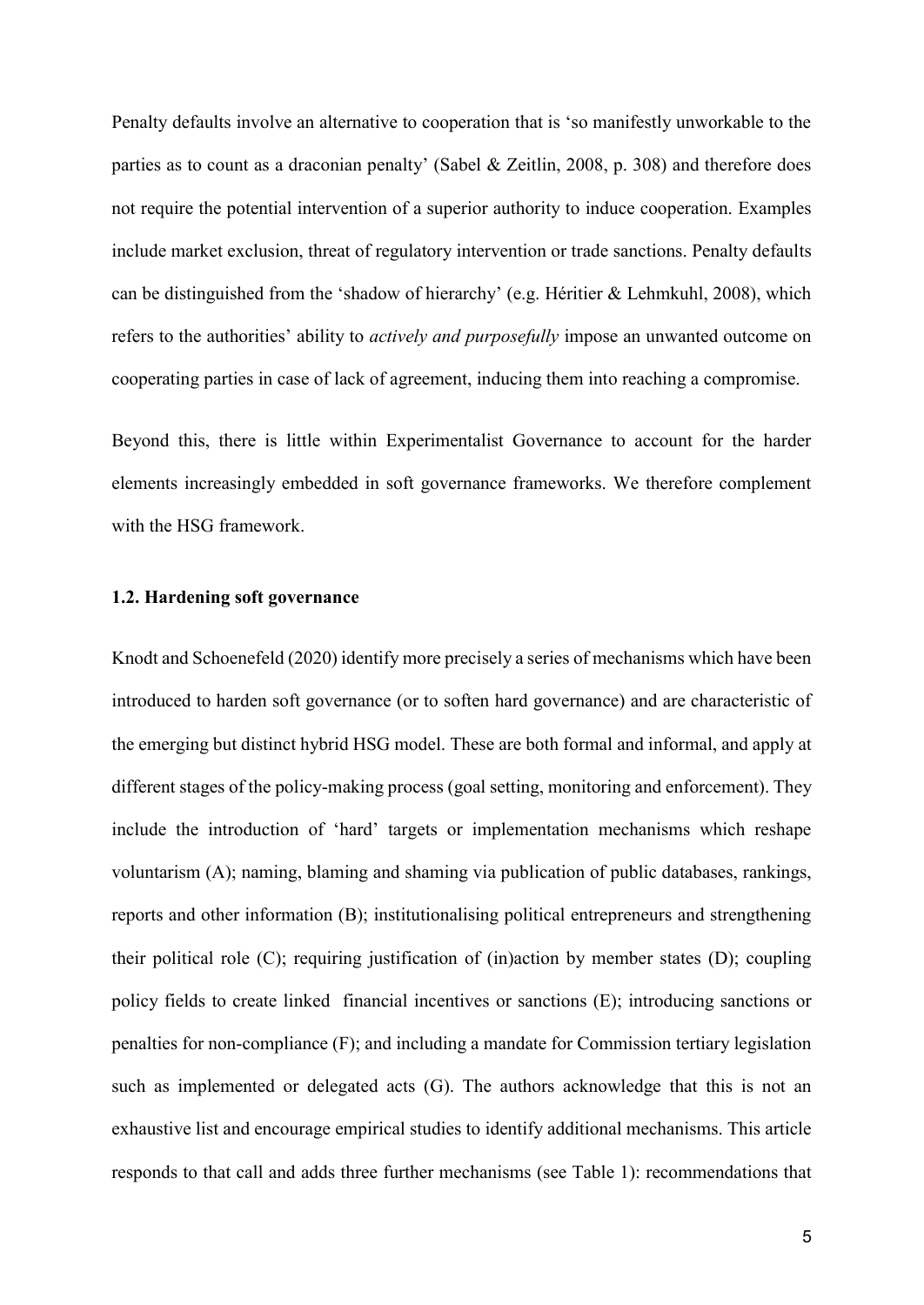are highly tangible and specific (H); a high threshold, such as consensus or a super-majority, for making amendments to recommendations or change policy instruments (I); more intensive policy surveillance is initiated when certain conditions are met (J).

#### **1.3. Drivers of the hardening of soft governance**

In seeking to analyse the interests and political dynamics that are driving the shift towards HSG, Experimentalist Governance and the wider literature on New Modes of Governance (NMGs) to which it belongs, offer some hypotheses.

Experimentalist Governance explains the development of iterative bottom-up governance processes as functionally necessary in a context of strategic uncertainty and polyarchic distribution of power. Sabel and Zeitlin (2008) argue that Experimentalist Governance is better suited to respond to a deeply uncertain and changing context than a strictly hierarchical one. Goals and instruments can be periodically adjusted in a more agile fashion based on learning or in response to emerging issues. A polyarchic distribution of power between a wide range of actors - public and private and operating at different governance levels - makes it also necessary, they argue, to have a more horizontal, open and transparent process, that can tap into all actors' expertise and bring them on board.

A second line of argument, recurring in the literature on NMGs, stresses the ability of soft governance frameworks to address the issue of non-compliance with hard law by reinforcing joint ownership of commonly agreed decisions (Saurrugger & Terpan, 2016, p. 57). Some authors highlight learning processes and creation of common norms as important to successful implementation and compliance (Radaelli, 2008). The compliance argument remains highly contested, however. Saurugger and Terpan (2016) find, for instance, that compliance with soft law is no more common than with hard.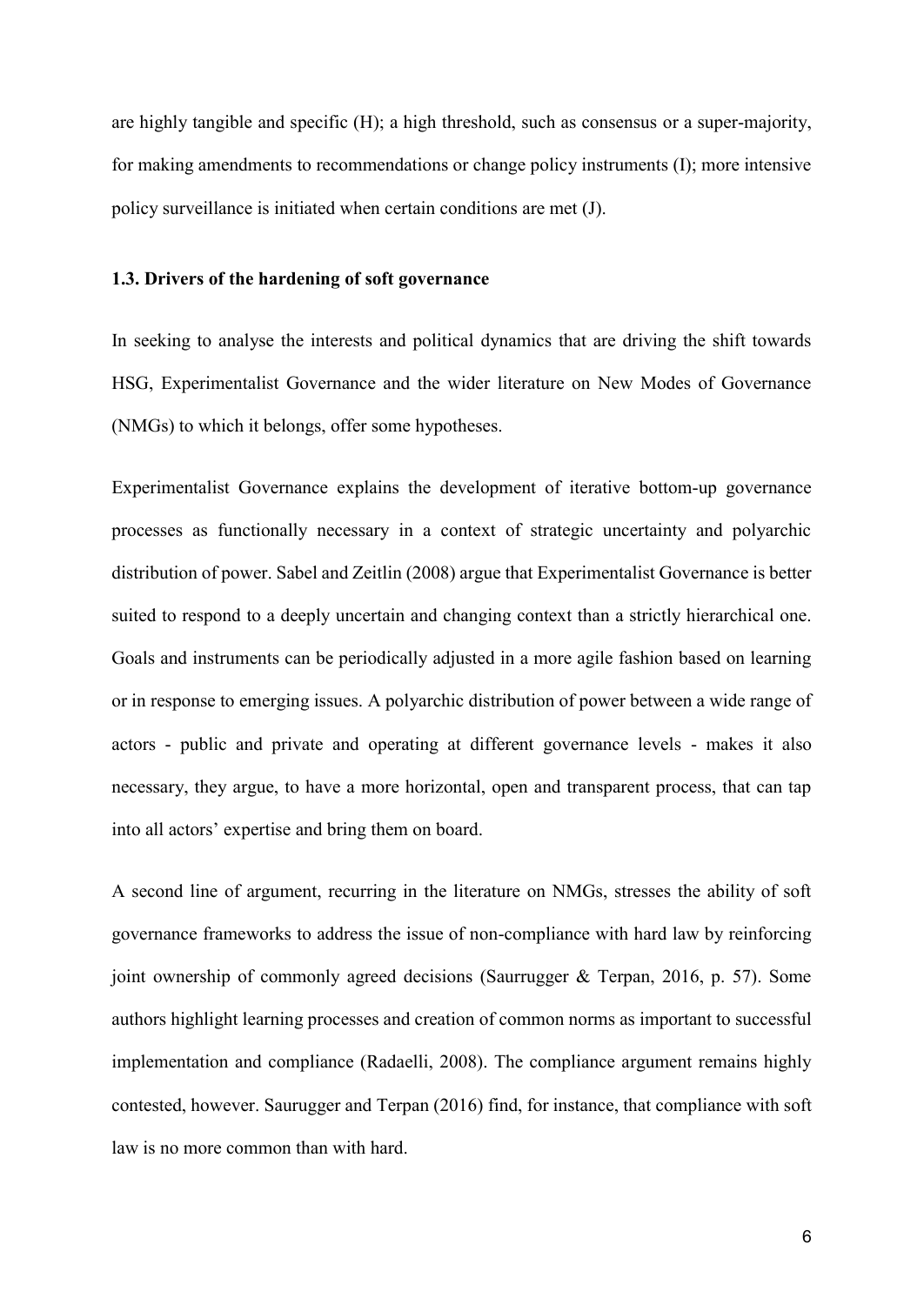A third line of argument points out that a core motivation for adopting soft governance frameworks is to overcome paralysis resulting from vetoes and divisions. A key advantage of soft law is that it is easier to agree than hard law, and this is 'especially true when the actors are states that are jealous of their autonomy and when the issues at hand challenge state sovereignty' (Abbott and Snidal, 2000, p. 423). Soft governance enables governments to: overcome disagreement; surmount resistance; limit sovereignty losses and keep control of key decisions; and shift the blame towards the EU (Schaëfer, 2006, pp. 83-84). In the EU context, soft governance - often based on an intergovernmental and decentralised mode - can be seen as a means of policy expansion into 'new' areas which had remained excluded from European integration due to sovereignty concerns, making cooperation possible while limiting sovereignty losses (Bickerton et al., 2015). It also enables supranational institutions, and particularly the Commission, to extend their authority and influence.

Decision-makers might adopt soft law in the expectation that it will act as a precursor to hard law, or so as to use the threat of this potential evolution to push parties into compliance something akin to the 'shadow of hierarchy' (Héritier & Lehmkuhl, 2008). When this is not a workable or effective strategy, because of a lack of formal competencies or enduring resistance by key veto players, HSG frameworks may become the preferred, middle ground approach. The hardening of soft governance, then, is a response to the perceived problems of soft governance in the absence of strict legal enforcement and aims to strike a balance between autonomy and effectiveness.

#### **1.4. Methodology**

The Semester is a horizontal governance architecture (Borras & Radaelli, 2011), meaning its recommendations target a range of policy areas; by contrast, the Governance Regulation applies only to energy and climate policy. Drawing lessons from the Semester for the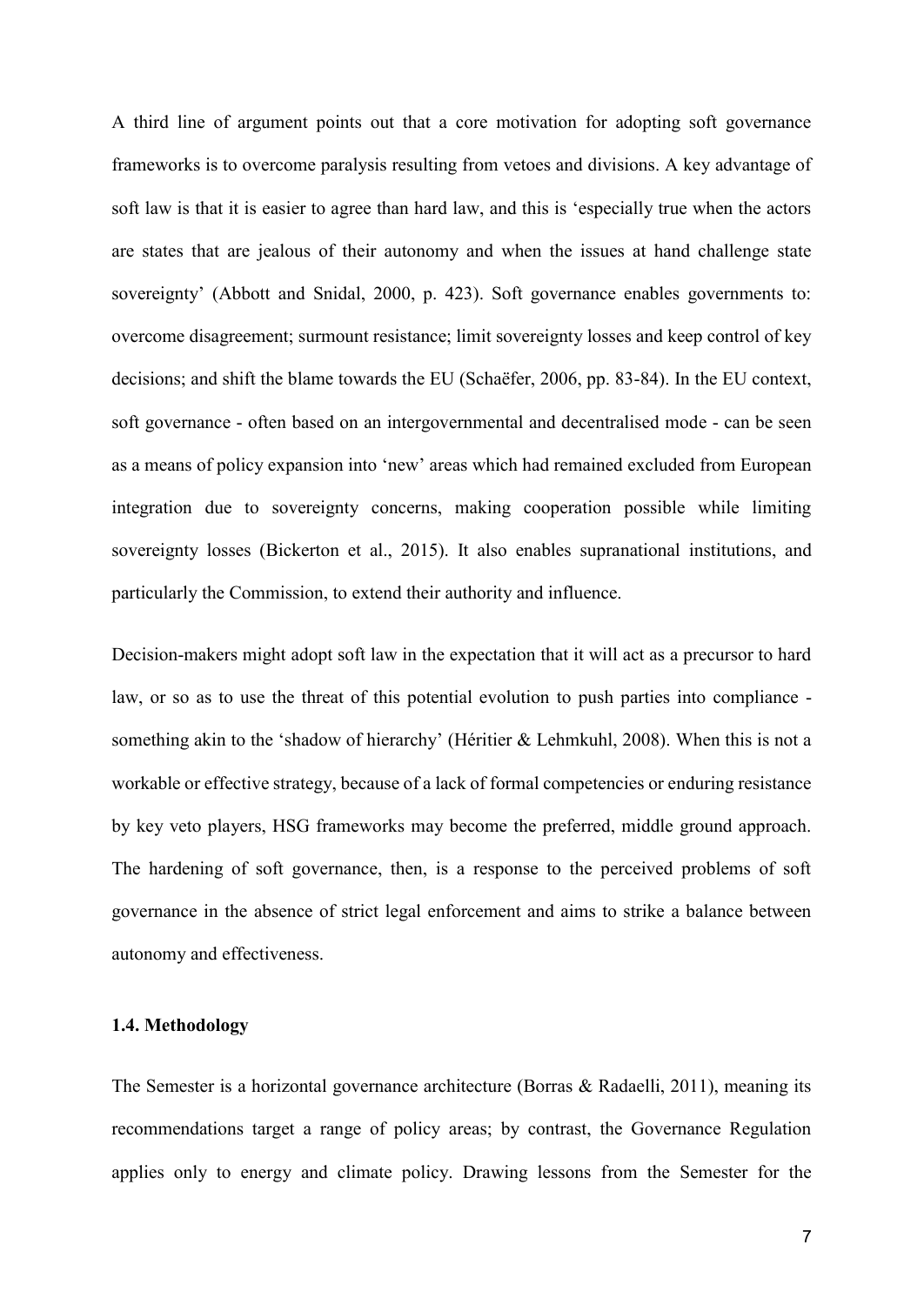Governance Regulation thus requires us to focus on its operation in a specific policy sector. We use the Semester's impact upon health policy as a case study. The Semester was not designed as a tool of health governance but, since health makes up a significant proportion of national expenditure, health systems became a target of efforts to induce fiscal sustainability. In light of this, and as the Semester has become institutionalised at the core of the EU governance system, health actors have been forced to respond, engage, mitigate and, increasingly, to exploit its processes in pursuit of health objectives (Greer & Brooks, forthcoming). It has thus become a tool of health governance, and one used proactively, in some cases, by actors seeking to shape national health systems.

The use of health within the Semester to draw lessons for the energy Governance Regulation is guided by the considerable similarities in the historical political and legal contexts of these two sectors. In both, responsibility is split and, whilst the EU has accumulated significant influence, national governments remain wary of ceding competences. Integration has relied on the application and extension of internal market rules, as well as interdependency with related policy areas, such as competition, trade, security and climate, reflecting the 'nexus quality' of both sectors (Ringel & Knodt, 2018, p. 210). In both, dedicated legal bases were only established more recently, at Maastricht (for health) and Lisbon (for energy), and only enable use of the ordinary legislative procedure in specific issue areas, which include public health on the one hand, and renewable energy, the internal energy market and energy efficiency on the other. In areas of greater sensitivity – such as the organisation and financing of health systems, and the energy mix respectively – the EU's involvement is restricted.

The article's empirical basis is a primary documentary analysis and data from 21 semistructured, anonymous elite interviews. Documentary analysis included the core documents of the European Semester and of the Governance Regulation - complemented by press reports -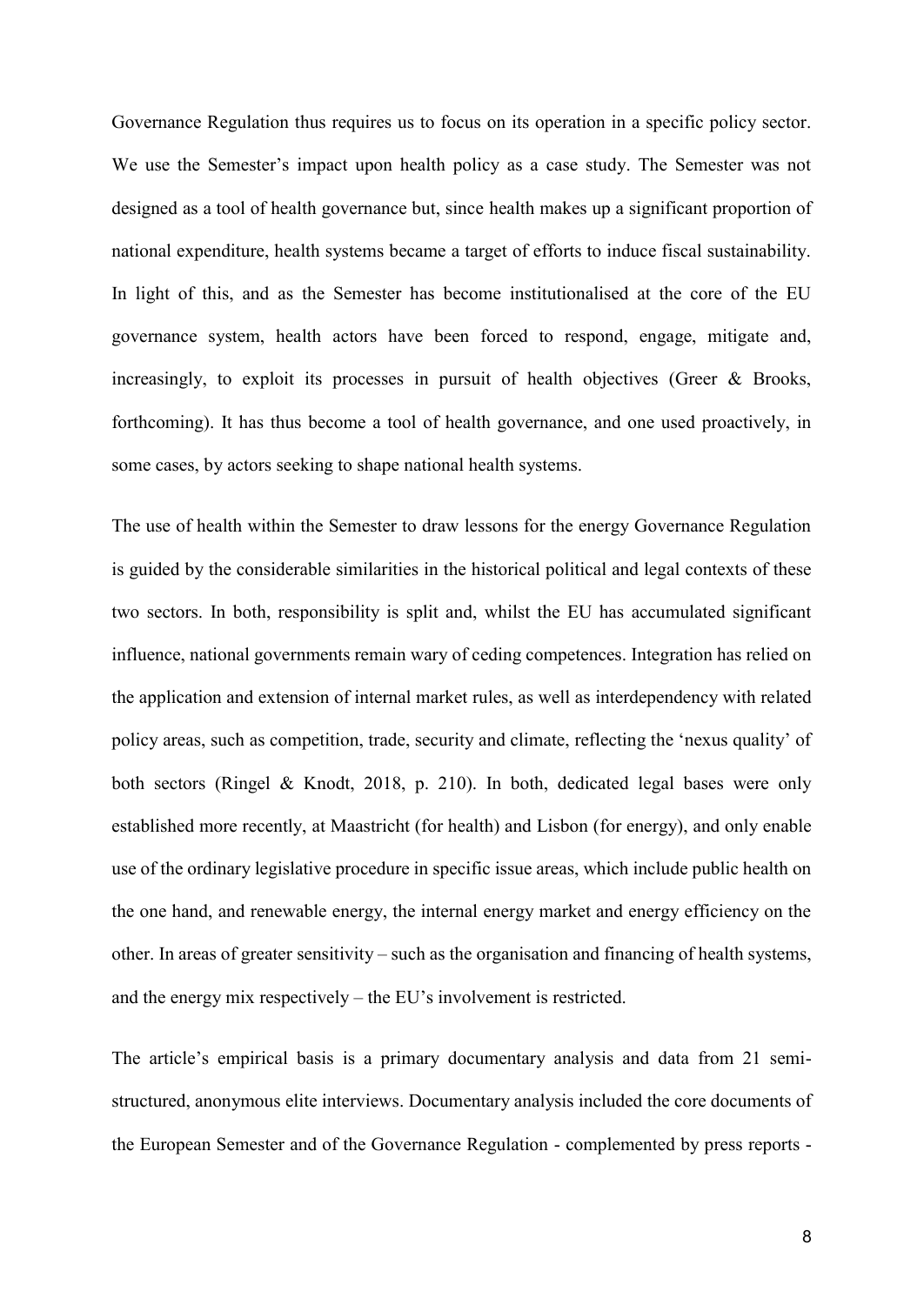and served to map the instruments, processes, mechanisms and actors involved in each governance architecture. This was complemented by interviews conducted between 2015 and 2018 with key actors, including those representing EU institutions and member states (see appendix 1).

#### **2. The hardening of health governance via the European Semester**

#### **2.1 The Semester as a tool of experimental health governance**

The European Semester is the EU's fiscal planning process, synchronising the surveillance, reporting and enforcement elements of both the Stability and Growth Pact (SGP) – which sets targets for national debt and deficits – and the Europe 2020 Strategy – which promotes jobs and growth in the Union. It responds to perceived weaknesses of the Economic and Monetary Union and the SGP, following the economic crisis, by establishing an ongoing process of surveillance of national budgets. The cycle starts with the Annual Growth Survey (AGS), in which the Commission assesses priorities for the EU. National governments communicate their plans in response to this, and the EU makes recommendations to each member state. Though formally non-binding, these Country-Specific Recommendations (CSRs) can trigger coercive responses for those countries subject to the Excessive Deficit Procedure (EDP) or the Macroeconomic Imbalance Procedure (MIP), since these are based on the Six Pack and the Two Pack legislation. In each of these instances, sanctions are decided by reverse-qualified majority voting, meaning that they are imposed automatically save for a blocking vote by a qualified majority. As such, whilst it draws heavily on the instruments and processes of the OMC, what distinguishes the Semester is the potential for its 'soft' recommendations to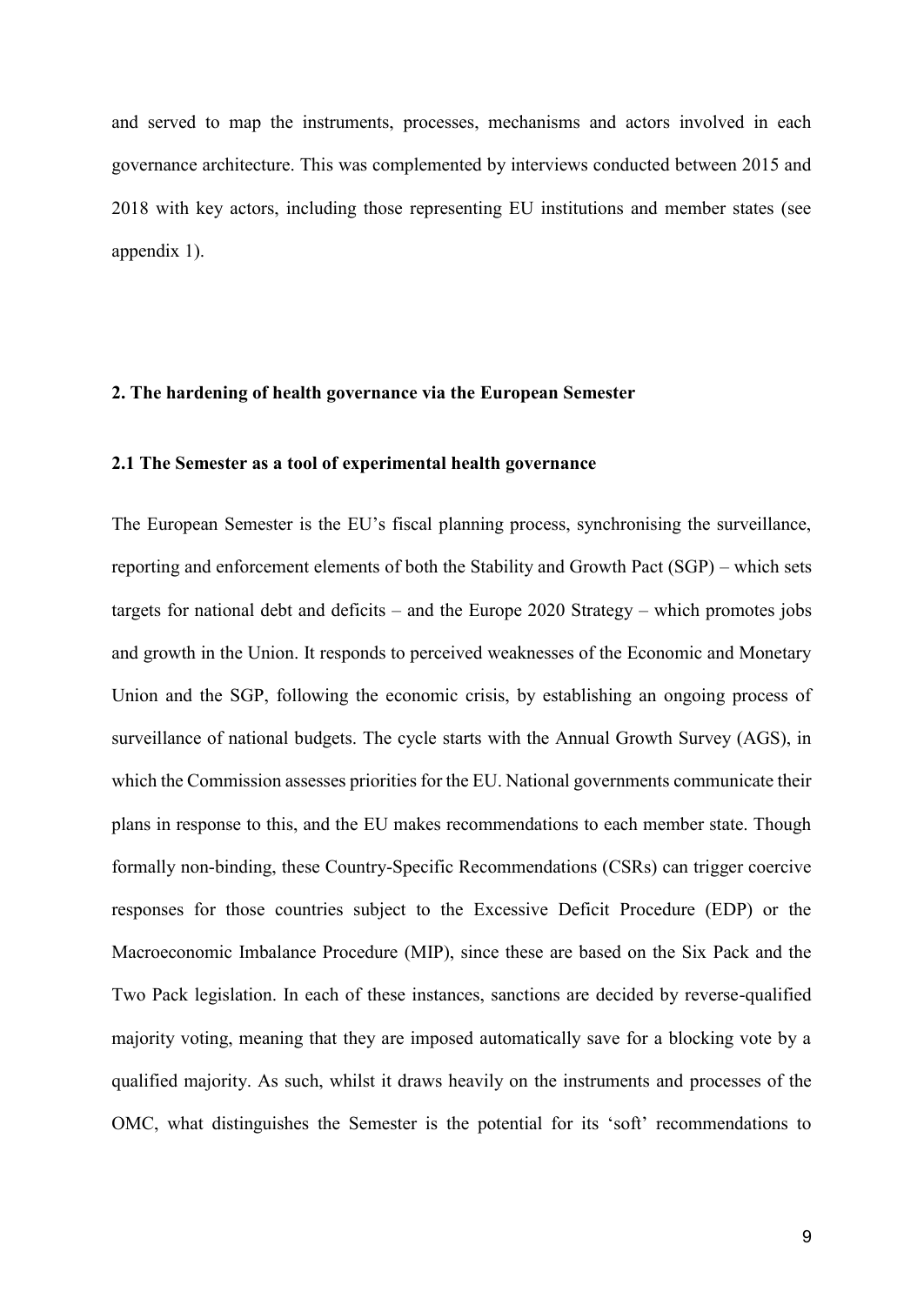become 'hard' requirements where member states fail to abide by the rules (Bauer & Becker, 2014).

Health at the EU level has historically been governed by policy frameworks and competences outside of health, such as the internal market, but the Semester constitutes a marked change in two ways. Firstly, it extends EU action into the realm of healthcare financing and organisation – arguably the most sensitive area of national health policy. Secondly, it does so using a combination of soft and hard instruments, making member states' discretion to ignore recommendations dependent upon their fiscal situation (Stamati & Baeten, 2015; interview 19). Few of these instruments are new to health – not least of all because most are duplicated from the healthcare OMC – but the extent to which they are binding, their linkage with other policies and the scale of the policy surveillance which accompanies them is novel.

The Semester's **framework goals** are set by the AGS and there were originally three overarching priorities: 'rigorous fiscal consolidation', 'labour market reforms' and 'growthenhancing measures' (Commission, 2010). For health, the goals in the AGS have varied in their specificity, with early Surveys calling for broad reforms to promote 'cost-effectiveness and sustainability' (Commission, 2011, p. 5) and later iterations providing more detailed encouragement to 'provide quality health care through efficient structures, including eHealth' (Commission, 2014, p. 13), for instance. The CSRs embody the agreed routes by which member states will pursue the goals, in light of their particular national contexts, and thus serve as metrics by which progress can be measured. For example, CSRs might advise member states to 'implement…administrative reform with a view to better cost-effectiveness of…healthcare services' (Council of the EU, 2016, p. 82).

Whilst the Semester implements the hard targets of the SGP – which limit government deficits to 3% of GDP and debts to 60% of GDP and are sanctionable save for a reverse qualified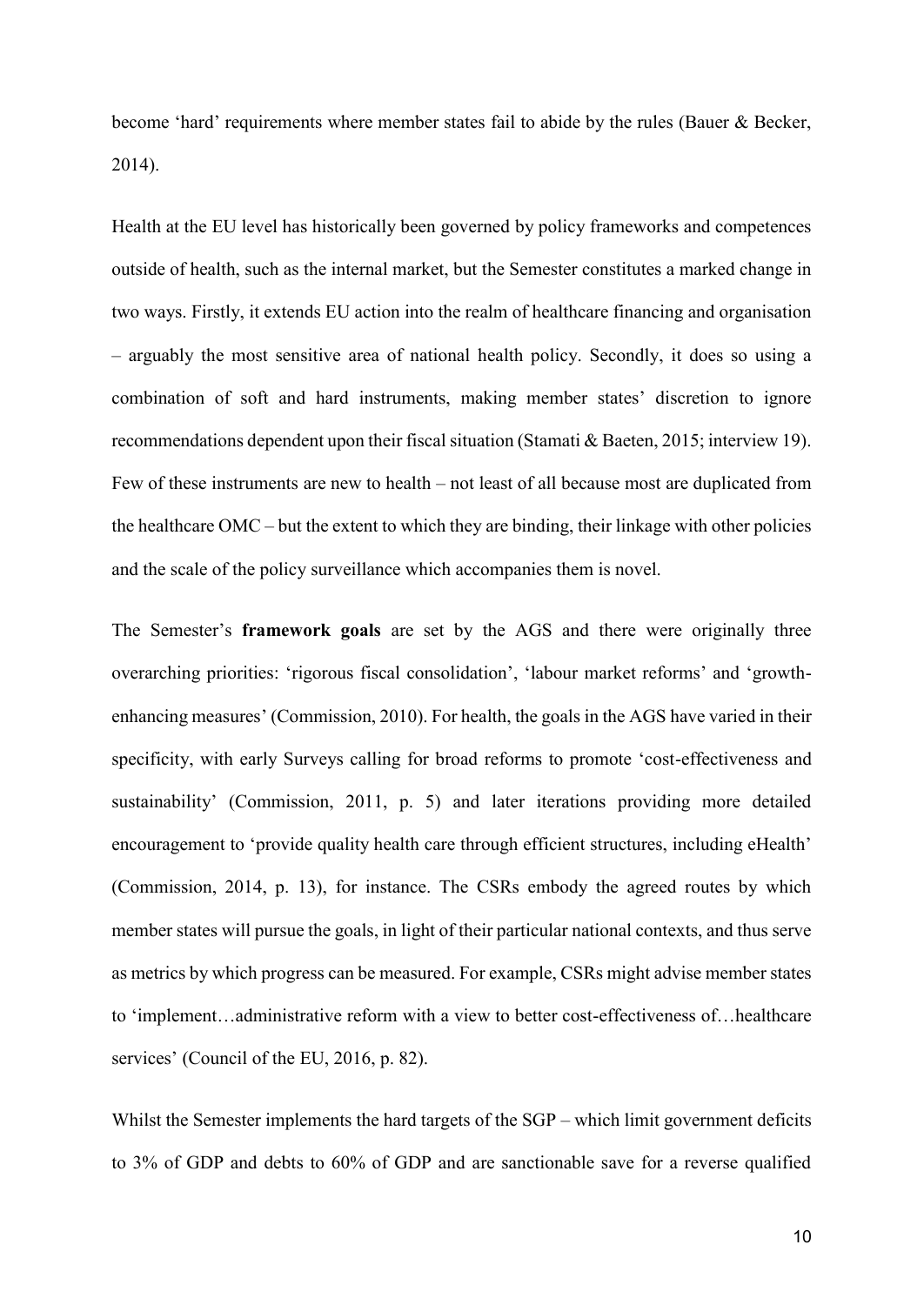majority vote – it does not set its own hard framework goals. The exception here is the EDP and the MIP, in which member states that have deviated from the 3% and 60% ceilings are issued with recommendations drawn from the CSRs, and face sanctions if they do not comply (mechanisms A and F). In one instance, this has presented a remarkable situation for health policy. Whilst under the EDP, France was issued a CSR urging it to restructure its health workforce policy by abolishing a long-standing annual limit on the recruitment of medical students (European Council, 2015). France exited the EDP relatively quickly and thus escaped having to comply with the requirement, but was subject to enhanced surveillance (mechanism J). The case illustrates the potential for the hardening of a framework goal to lead to unprecedented EU oversight of health policy (Greer & Jarman, 2018).

**The lower-level units** responsible for achieving the Semester's framework goals are the member states. Governments are required to submit: 1. Stability or Convergence Programmes, which serve as public **reporting** on adjustment towards the SGP rules; 2. National Reform Programmes (NRPs), detailing progress towards the goals of Europe 2020; and 3. for euro area states, Draft Budgetary Programmes, through which the EU exercises *ex ante* control over fiscal policies (mechanism B). In the NRPs, for instance, governments must specify precisely which policies they will introduce. For example, Belgium's 2014 NRP details the specific instrument introduced to assess patients and various other policies which will contribute to achieving the CSR on increasing the cost-effectiveness of long-term care (Belgian government, 2014, pp. 8-9) (mechanism H).

The framework goals, metrics and processes of the Semester have changed considerably since it was launched in 2010, through periodic **revisions**. The literature has identified a process of 'socialisation' of the Semester (Zeitlin & Vanhercke, 2018), and traces the increasing emphasis on social objectives. More specifically, health actors have engaged in the Semester process and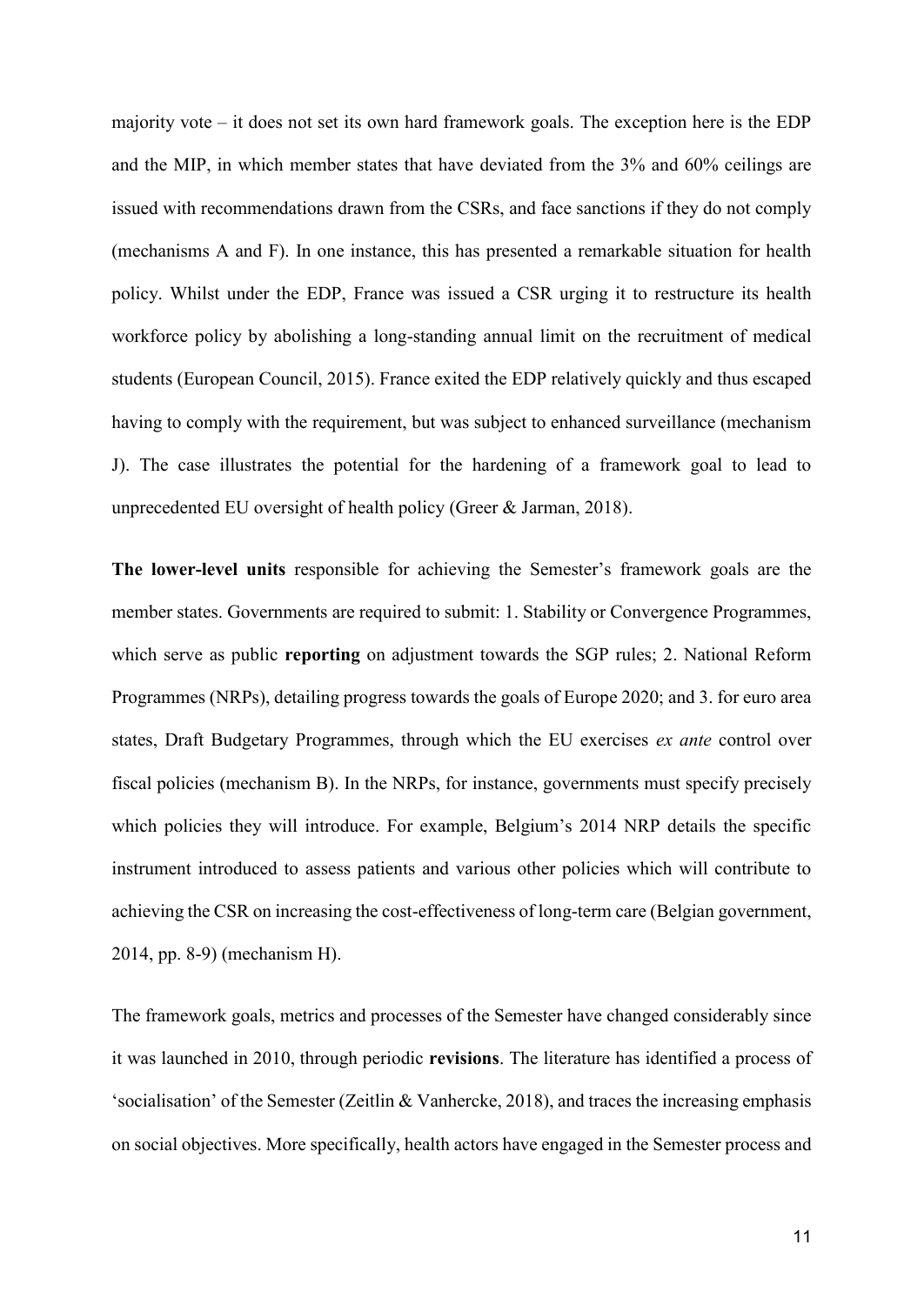employed various strategies to undermine its original, narrow focus: the broadening of goals, the expansion of the scope of conflict and the nuancing of indicators (Greer & Brooks, forthcoming). Since its inception, the Semester's framework goals have broadened from costcontainment to universal access to healthcare (as featured in the latest AGS); the community of actors involved has expanded; and the metrics used to monitor progress have been challenged and nuanced to include, for instance, data on unmet medical need and out-of-pocket payment for health services (interview 18).

#### **2.2 The harder edge of the Semester**

-

There are three main sources of hardening within the Semester. Firstly, high thresholds for change have been introduced (mechanism I). Overturning of fines for non-compliance with the deficit procedure requires a reverse qualified majority, and amendment of the CSRs requires a 'reinforced' qualified majority in the Council. This is combined with a 'comply or explain' rule compelling the Council to publicly justify the change sought (Zeitlin & Vanhercke, 2018, p. 161), a requirement that amendments may not 'reduce a member state's effort', and a short timeframe for their agreement; 'as a result, no substantial amendments to health CSRs have yet been approved by the Council' (Baeten & Vanhercke, 2017, pp. 489-90).

A second element of HSG is the institutionalisation of political entrepreneurs – namely, civil society actors (mechanism C).<sup>1</sup> For instance, the Semester has evolved to provide for greater involvement of health ministries, civil society actors and the Commission's health directorate, whilst the latter has significantly increased its expertise in health system performance assessment and aggregation of country-specific health information to ensure its involvement (Brooks, 2015; interviews 14, 18, 19).

<sup>&</sup>lt;sup>1</sup> On its 'socialisation' see Zeitlin & Vanhercke (2018); on its undermining see Greer & Brooks, (forthcoming).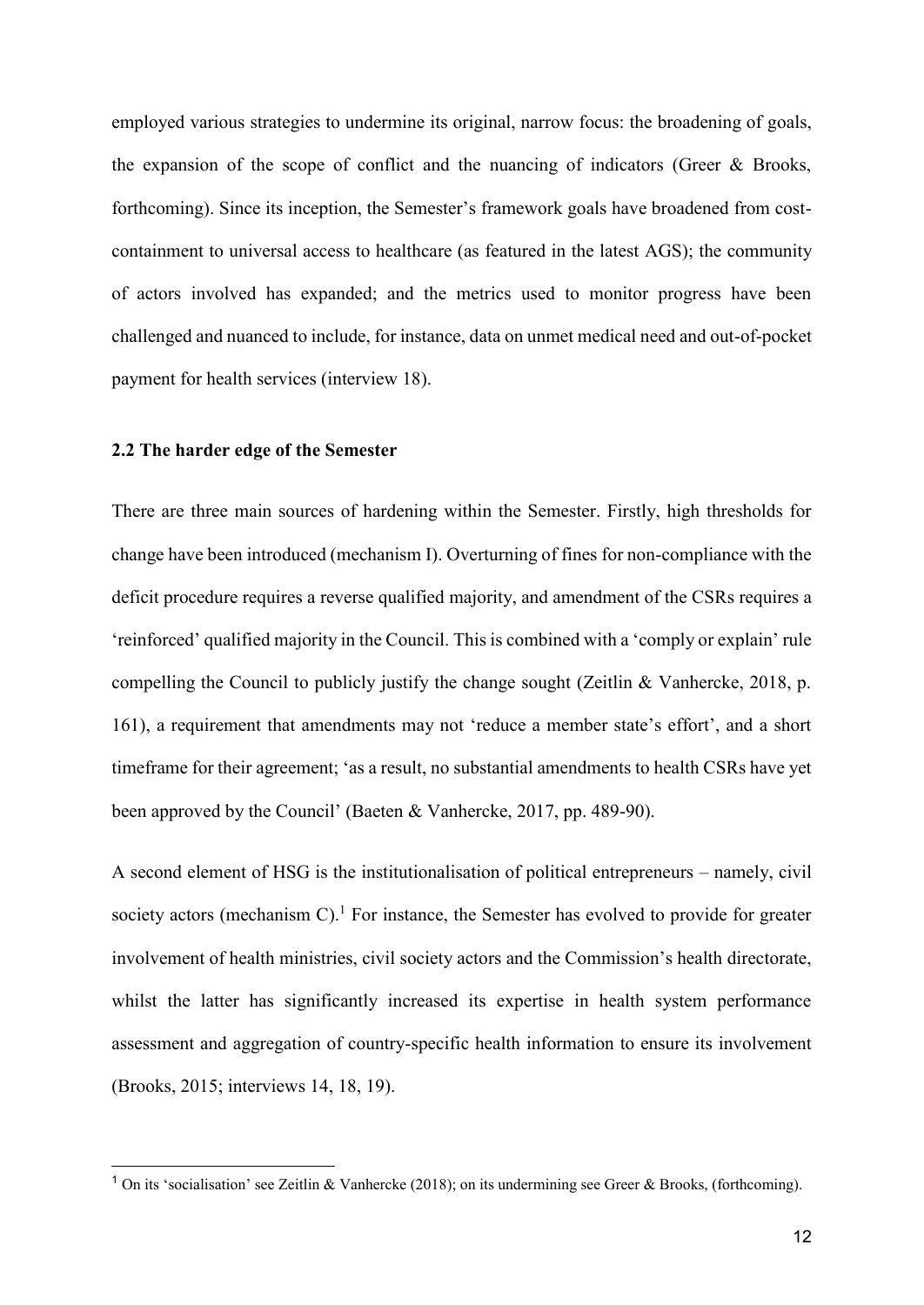Finally, instances of policy coupling can be seen. Most importantly, the rules of the 2014-2020 European Structural and Investment Funds (ESIF) - the five funds constituting the EU's main redistributive financial instruments - enable the EU to request a government to direct part of any funding that it receives in pursuit of its CSRs and to suspend payments where insufficient progress is made,(mechanism E; Stamati & Baeten, 2015, p. 185). Conversely, should a government wish to finance health – for instance by investing in the creation of a new national health insurance system – it must submit a strategy for review by the Commission, for potential inclusion in the next round of CSRs (Baeten & Vanhercke, 2017, p. 491). This coupling and conditionality theoretically increases pressure to implement the CSRs. However, it is worth noting two points. The first is that use of ESIF funds has to be justified according to objectives wider than health alone - such as employment, innovation and growth - something that health actors have not historically been good at (Greer et al., 2019, p. 172). The second is that, in practice, the EU generally prefers to adopt a flexible approach. When tested for the first time, by failure to bring excessive deficits under control by the Spanish and Portuguese governments in 2016, the institutions declined to suspend funds or apply sanctions, raising questions about the mandatory and quasi-automatic nature of the conditionalities (Sacher, 2019).

In sum, the HSG elements of the Semester better facilitate broad shaping of the policy context than hard enforcement of specific provisions. The high thresholds for change via the Council meant that few CSRs have been amended this way, and whilst policy coupling has created some leverage for the institutions, resistance to formal sanctions remains. However, by involving themselves at the agenda-setting stage, political entrepreneurs have become key actors in the drafting and contextualisation of the recommendations, and have used the iterative revision of the process to expand, nuance and blur its focus.

#### **2.3 The drivers of HSG in health governance**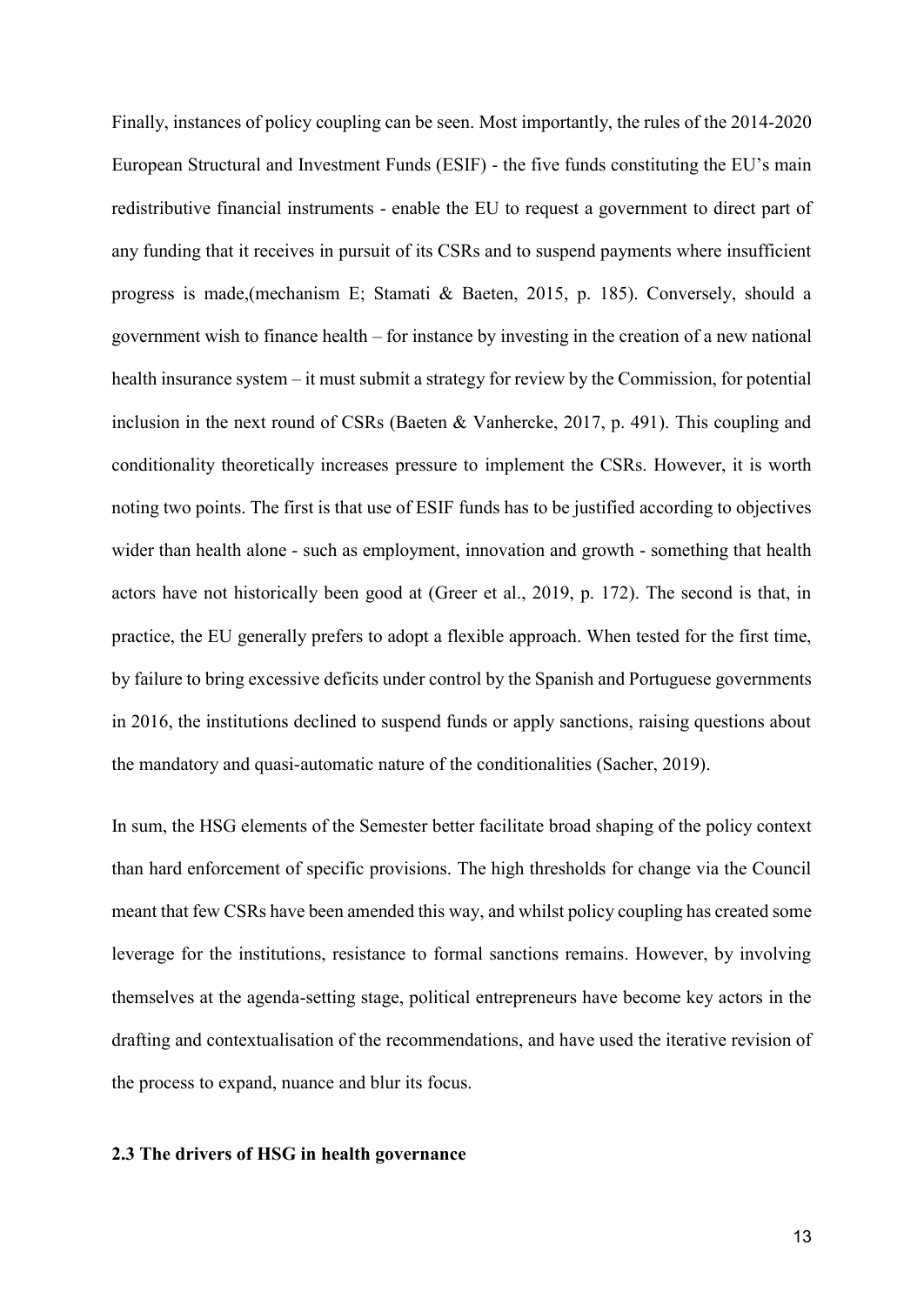When assessing the drivers of HSG in health governance a distinction must be made between the interests and political intentions behind the European Semester as a whole, and its integration into EU health governance in particular. The Semester is intended to prevent future economic instability, rather than to introduce HSG into EU health policy specifically. It was driven by a need to address non-compliance with the SGP whilst being mindful of sovereignty concerns (Savage & Howarth, 2018). As a tool of health governance, the drivers of the Semester's expansion are slightly different. Greer and Vanhercke identify clearly the default penalty which encouraged health actors to engage in the OMC on health: 'the penalty for lack of action is progressive submission to internal market law as extended in an unpredictable, case-by-case manner' (2010, p. 222). The EU has no mandate to govern the areas of health organisation and financing which are targeted by the Semester and, as such, member states are unlikely to be concerned about interference via an alternative mechanism. Instead, the penalty is that actors with less knowledge of (and potentially regard for) health, led by the Commission's Economic and Financial Affairs directorate, will be responsible for drafting recommendations which impact upon health (Stamati & Baeten, 2015, p. 189; interview 20). Health ministers were initially induced to engage by the realisation that, otherwise, their counterparts in treasury and finance ministries would continue to make policy which affected health without due concern (interviews 15, 16; Fierlbeck, 2014, p. 93). They were struck by the reality that 'even if they are not at the [Semester] table, they will remain on the menu' (interview 17).

Clearly, then, part of what has driven engagement with the Semester is the reality of its impact upon national health policy, however indirect, and the decision by some actors to make proactive use of its mechanisms. At the extreme end of this characterisation, the Semester is understood to offer "new opportunities to … defend and mainstream EU social objectives" and is utilised by social policy actors as such (Zeitlin & Vanhercke, 2018, p. 150;). At the very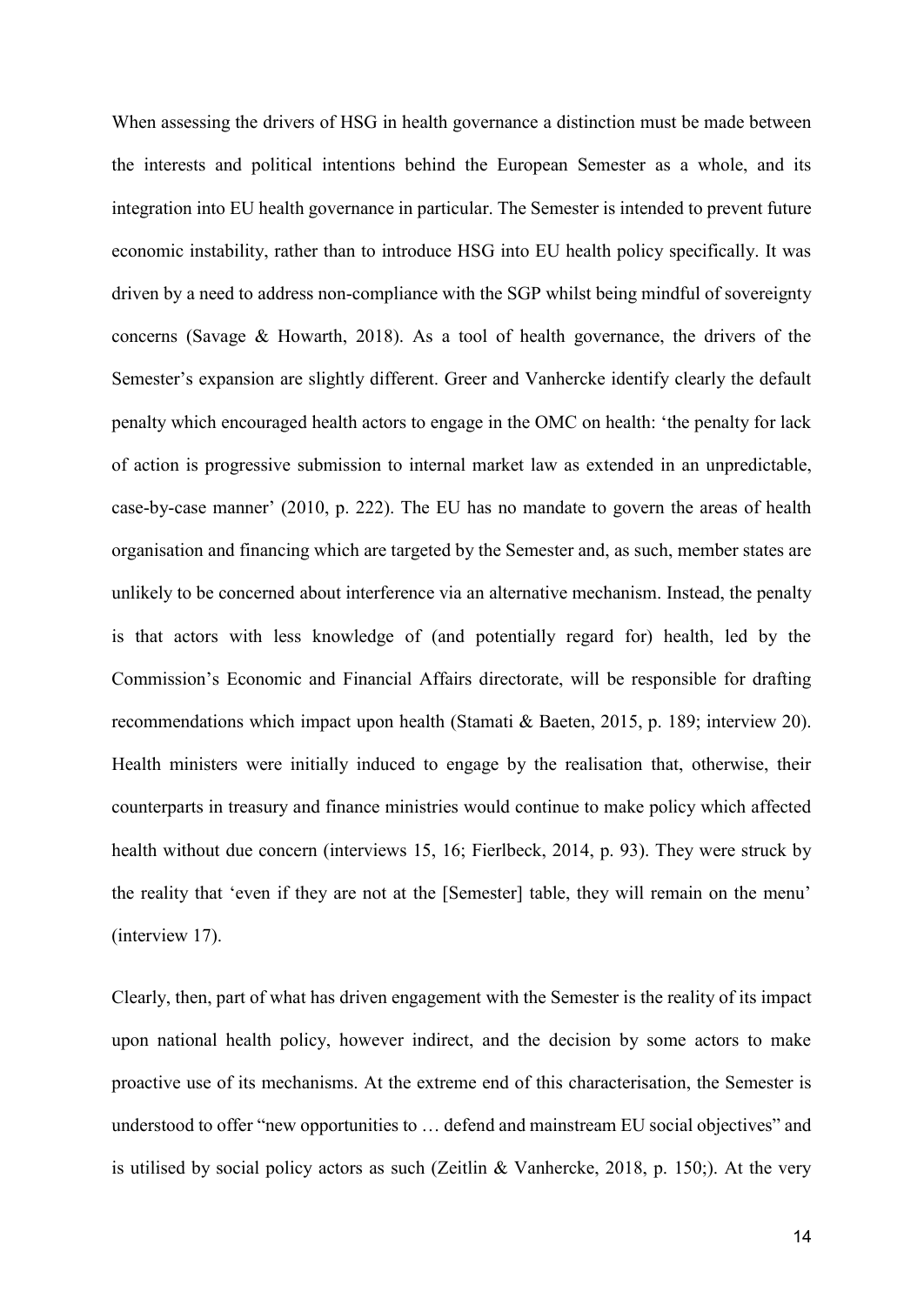least, the health-related elements of the Semester are now being driven by health actors who see an opportunity to consolidate and extend the EU's nascent health system agenda (interviews 24, 25; Brooks, 2015).

In this regard, the force now driving HSG within health policy is the Commission and, in particular, its health directorate. Extension of EU influence into health systems organisation and financing might not have been a goal of the Commission prior to the crisis – though Baeten and Thomson (2012) trace the origins of EU interest in this field back to the mid-1990s – and soft law in this area is unlikely to lead to subsequent legislation, given that the treaties explicitly preclude EU involvement. However, states now receive CSRs on areas core to health system organisation (Azzopardi-Muscat et al., 2015, p. 380), marking a significant step forward in health integration, and creative opportunists within the Commission have moved beyond reactive management of this new influence into proactive utilisation and shaping of it (Greer & Brooks, forthcoming). Moreover, they have been supported by a network of civil society actors, vocal in contesting the ownership of finance actors over the process and demanding a role for themselves and the European Parliament (Stamati & Baeten, 2015, p. 189).

#### **3. The Governance Regulation: softening or hardening energy governance?**

#### **3.1. The Governance Regulation as experimentalist energy governance**

EU energy policies have mainly developed as hard law, in the form of a growing body directives and regulations (Kanellakis et al. 2013). Energy was included in early cycles of the Semester but remained peripheral, being less relevant to the Semester's original fiscal objectives, and did not feature prominently in the CSRs (interviews 2, 4).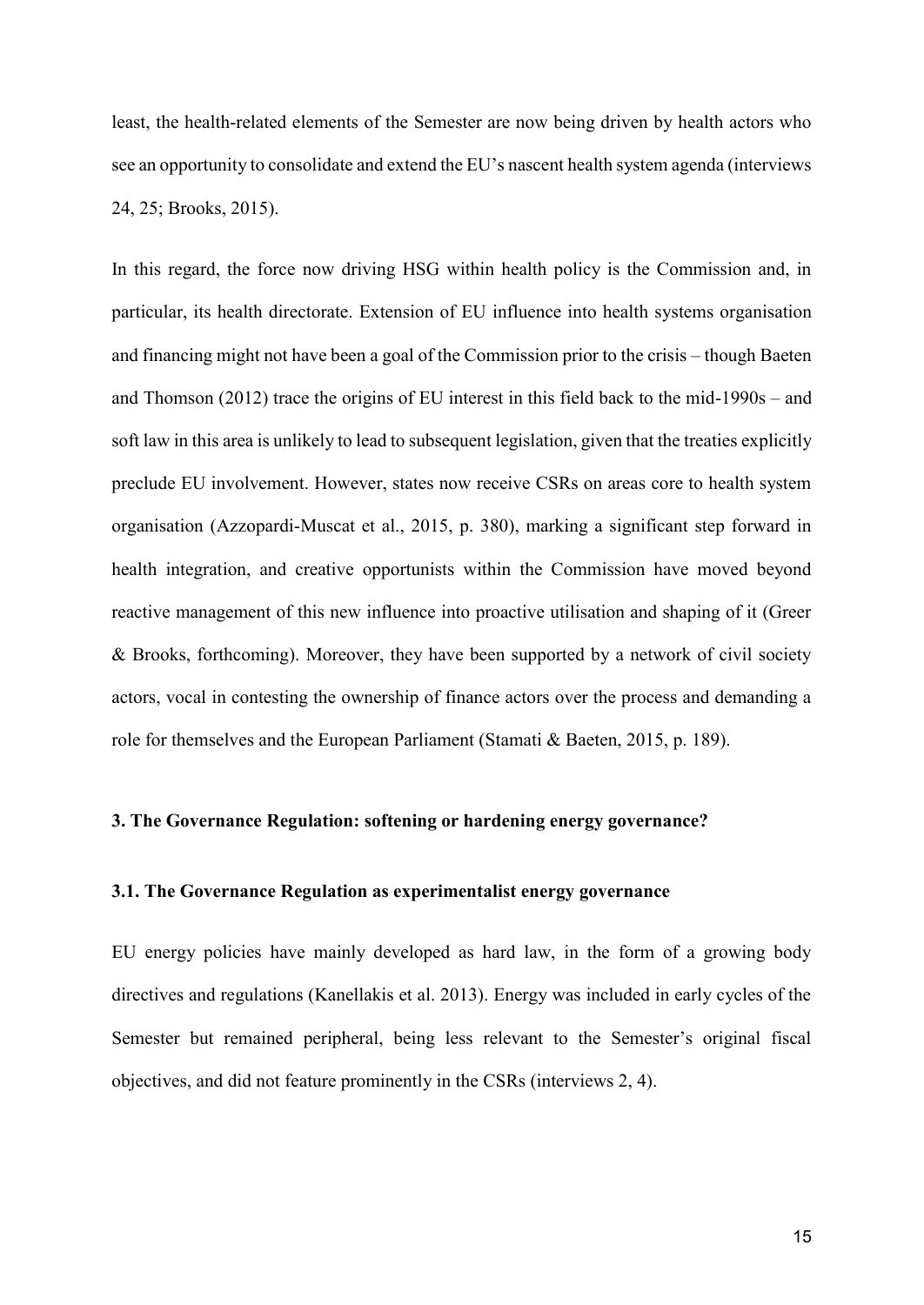The Energy Union constitutes a partial shift in energy governance towards a more decentralised and bottom up - i.e. soft - process (Bocquillon & Maltby, 2020; Ringel & Knodt, 2018). It introduces an innovative piece of legislation to monitor national efforts, progress and compliance with headline energy and climate objectives, modelled on the Semester at member states' request (interviews 1, 3, 12).

Applying the Experimentalist Governance framework, the Governance Regulation contains mechanisms similar to those in the Semester. First, its **framework goals** – including the 2030 targets for GHG emission reductions (-40% binding at EU and national levels), renewable energy supply (32% binding at EU-level only) and energy efficiency (32.5% non-binding) – are defined centrally and associated legislation, such as the revised Renewable Energy Directive, define precisely how to measure progress. Second, a novel 'pledge and review' process is introduced (Oberthür, 2019).

Similarly to the Semester, member states, as the **'lower level units'**, have submitted integrated 10-year National Energy and Climate Plans (NECPs) to the Commission by 2019, representing their contribution towards meeting the framework goals. Existing **reporting** requirements, such as those within the Renewable and Energy Efficiency Directives, are streamlined. The draft NECPs include information defined in broad terms in the Governance Regulation and further specified through Commission templates and a continuous informal dialogue with member states (mechanism J). Taking stock of national pledges and any identified ambition (and later implementation) gaps, the Commission can issue non-binding recommendations to member states.

Finally, these processes are subject to **periodic revision**. The annual State of the Energy Union report will track progress towards EU objectives. The Commission will also have close oversight in reviewing biennial progress reports on NECPs' implementation from 2021 (article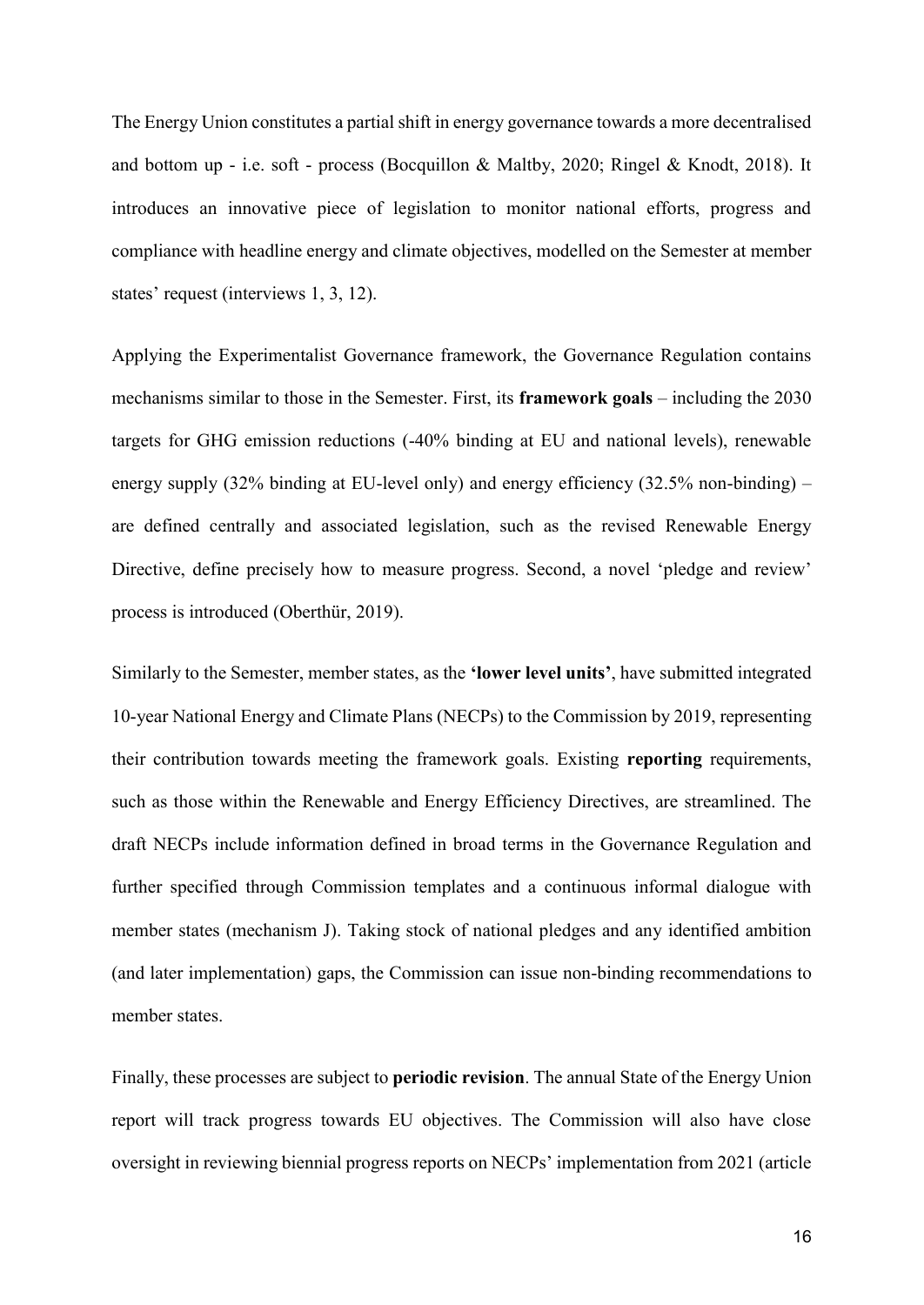17), and by 2023 will review progress towards achieving the 2030 goals and Paris Agreement commitments, 'including provision for a review and potential increase in the Union-level target' (EP & the Council, 2018a, p. 5). The increase in renewable and energy efficiency targets, pushed by the European Parliament and eventually adopted by the more reluctant but divided Council between 2014 and 2018, demonstrates the potential for upward revision (Bocquillon & Maltby, 2020).

#### **3.2. The harder edge of the Governance Regulation**

Some energy and climate objectives are binding and enforceable by the Court. These include national emission reduction targets in sectors not covered by the Emission Trading Scheme (EU ETS), eco-design provisions and sub-targets included in the Energy Efficiency Directive (mechanisms A, F). A high threshold for change exists within the associated legislation, where several targets and obligations are made binding and change would require the Commission to issue new legislative proposal(s) (mechanism I).

Specificity is also key to the hardening of softer targets. Although the renewable energy target is only binding at the EU level, included in an Annex is an indicative formula for the calculation of national objectives to achieve the EU goal (EP & the Council, 2018b: Annex II) (mechanism H). These provide a clear benchmark to assess individual national failures and shame 'laggards' (interviews 5, 9) (mechanism B). Indeed, in its recommendations of June 2019 on the very first NECPs, the Commission used the formula to recommend more renewables ambition from 12 states (Euractiv, 2019). In addition, the monitoring process has been strengthened through precisely defined but indicative national renewable trajectories towards meeting the final national targets - including three reference points (Articles 4.2 & 29).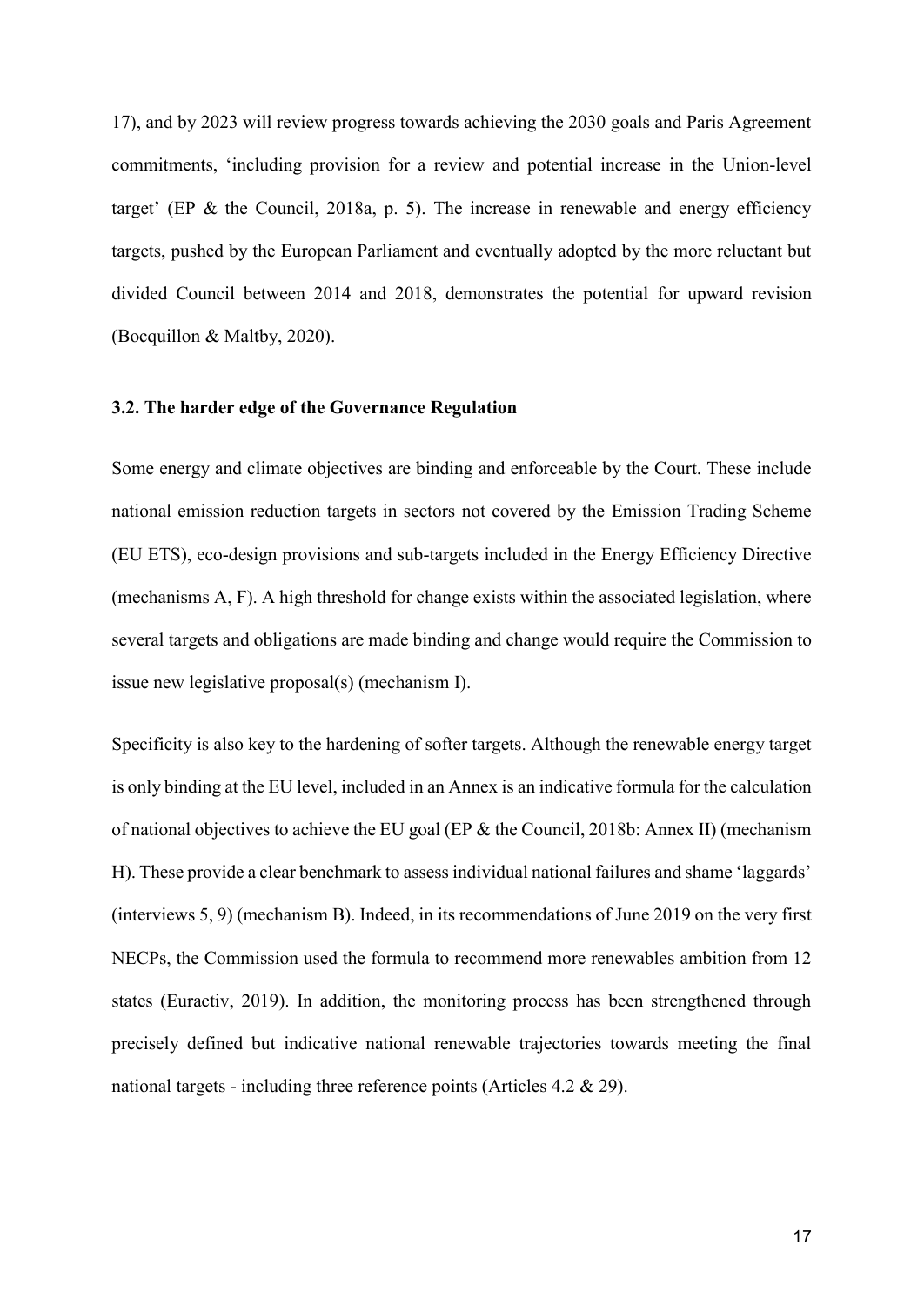The shadow of legislative instruments is also important. The Commission is empowered to adopt delegated acts to bring the Governance Regulation in line with the evolution of the EU's long-term energy and climate strategy as part of the Paris agreement (Article 43) (mechanism G). Evaluating NECPs, if there is an ambition or implementation gap, the Commission 'shall propose measures and exercise its powers at Union level... to ensure the collective achievement of…objectives and targets' (Article 31). Within the EU's energy competences, the Commission can therefore propose, or threaten to propose, new legislation if member states are not on track towards their objectives, exposing them to the vagaries of coalition politics in the Council and influence of the European Parliament.

The NECPs and recommendations are made public, and it is hoped that this increased transparency will facilitate peer pressure from other governments at the EU level, and public criticism by, "opening up space to civil society to pressure national governments" (interview 1), forcing public justification and shaping policy (interviews 3, 4, 5, 8, 9, 11) (mechanisms B, C, D). The publication of the Commission's first summary of recommendations in June 2019 (Commission, 2019) was followed by extensive media coverage and criticism from NGOs (The Guardian, 2019).

Finally, the Governance Regulation couples the processes of reporting and monitoring for energy and climate, in pursuit of better coherence and coordination between the two sectors (interviews 7, 8) (mechanism E). Arguably, the policy coupling of energy and climate policy, a more established policy area which benefits from strong support and momentum, can be interpreted as a way to consolidate EU energy policy.

#### **3.3. The drivers of HSG in energy governance**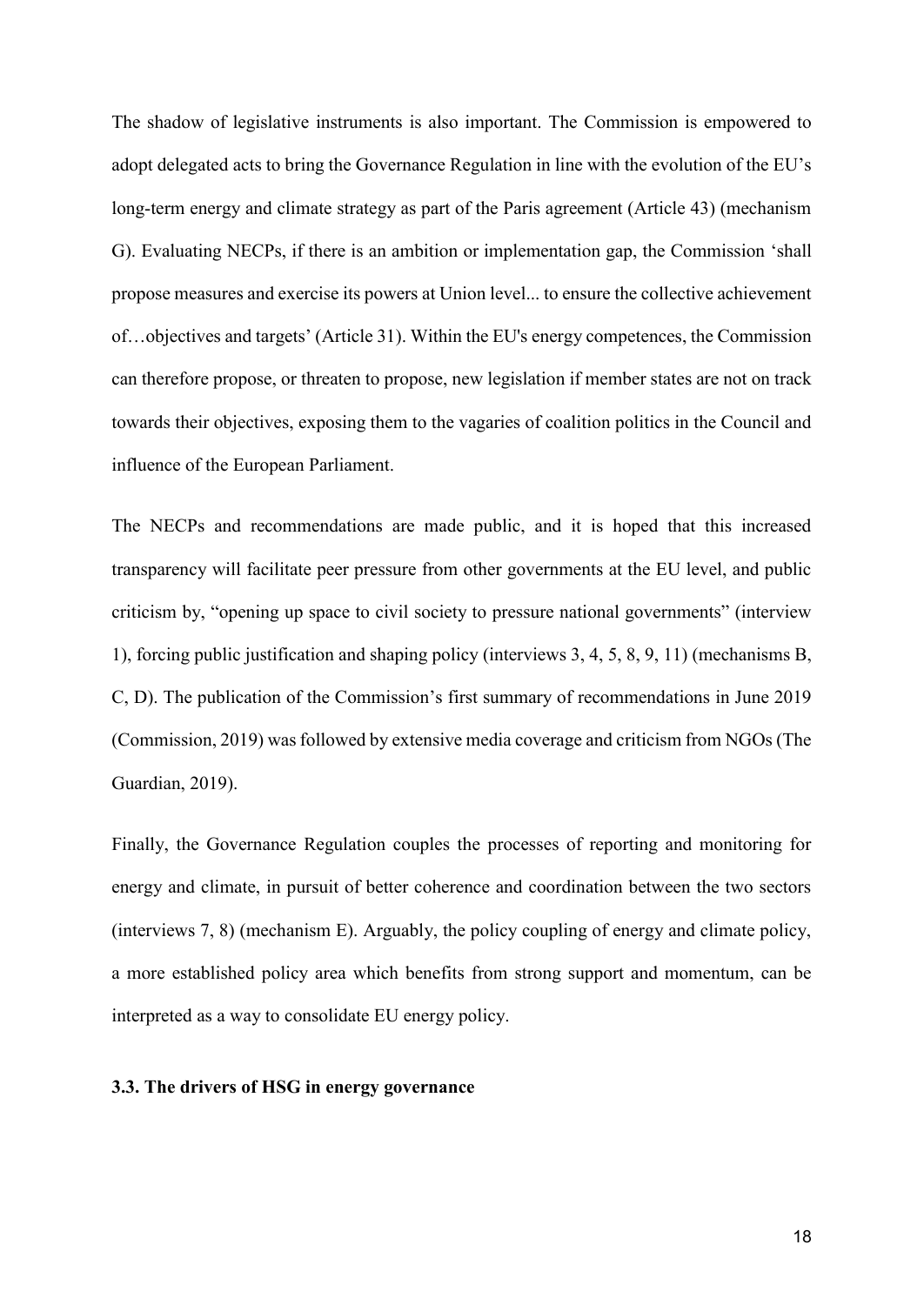Functionally, a flexible model of Experimentalist Governance reinforced by harder features is well suited to accommodate the diversity of national energy mixes, political infrastructures and institutional settings. This is compounded by the multiplicity of actors involved at national and EU level (polyarchic distribution of power). The Governance Regulation might also suit an energy transition in which longer-term dynamics of technological and social change are uncertain and difficult to predict (strategic uncertainty). A key example here is the recent rapid decrease in the renewable energy costs. Regular stock-taking and revision of goals could allow learning and adaptation to these changes. The 'pledge and review' process is partially modelled on the Semester but also, and perhaps more importantly, on the 2015 Paris [Climate] Agreement, which is decentralised and non-binding at the national level (Oberthür, 2019). Recurring stocktaking and revisions make it possible to adapt the Governance Regulation to the evolution of international negotiations.

More importantly, the principal driver is member states' concerns about sovereignty. These have long limited national governments' willingness to delegate further power to the EU level in energy policy (Bocquillon & Maltby 2020), and the exploitation of national energy resources, determination of the energy mix and taxation have indeed remained firmly national prerogatives. It is largely on sovereignty grounds that the European Council did not endorse binding national renewable energy targets in 2014 (The Guardian, 2014), and many member states were adamant about retaining their ability to define their own national policies (interviews 3, 6, 8, 13). Where powers for the Commission can be argued to have been enhanced, including the surveillance and publicity of member state plans, this is linked to, and compensation for, the removal of national targets for renewables (interviews 8, 10). In the absence of hard national targets enforceable by the Court, Commission, European Parliament and some member states were concerned about the ability of the EU to reach its collective target and about the risk of free-riding by less ambitious countries (interviews 10, 13). The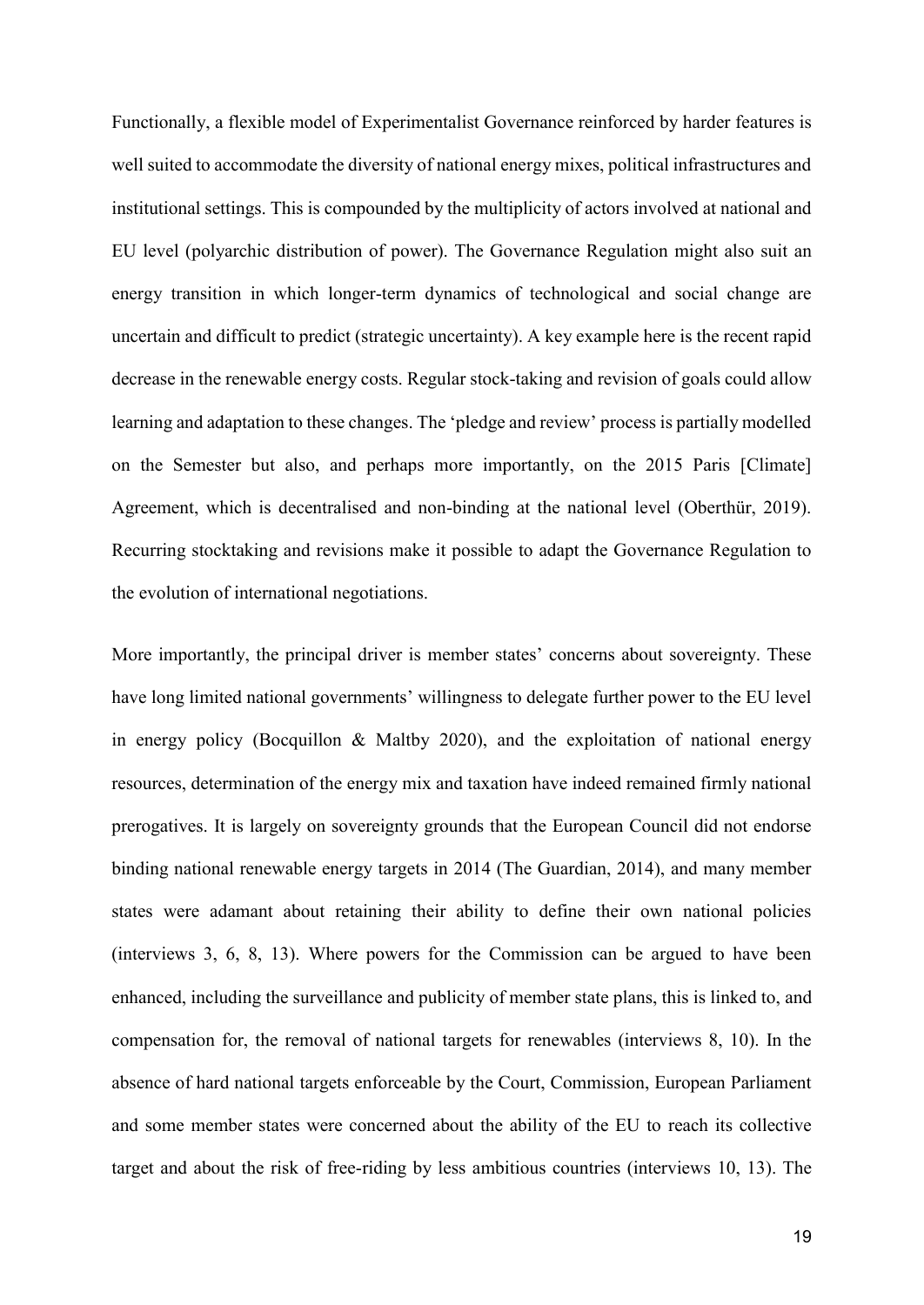Governance Regulation accommodates national sovereignty concerns and provides flexibility while inserting national plans into a collective monitoring process under the Commission's leadership to facilitate convergence towards common objectives. It constitutes a partial softening of an already existing legal framework – for renewable energy – although with strengthened Commission monitoring powers (Oberthür, 2019).

| <b>Mechanism</b>                                  | $Health$ – European<br>Semester                                                                                                     | <b>Energy</b> – Governance Regulation                                                                                                             |
|---------------------------------------------------|-------------------------------------------------------------------------------------------------------------------------------------|---------------------------------------------------------------------------------------------------------------------------------------------------|
| $(A)$ 'Hard'<br>targets/implementation            | The Semester implements<br>binding SGP debt and<br>deficit targets.                                                                 | GHG (EU & national) and<br>renewable (EU only) targets<br>binding. Energy efficiency<br>headline target non-binding;<br>specific targets binding. |
| (B) Naming, blaming<br>and shaming                | Country-specific analysis<br>in the Country Reports;<br>'Social scoreboard'.                                                        | NECP plans made public to<br>increase transparency and peer<br>pressure on laggards.                                                              |
| (C) Institutionalising<br>political entrepreneurs | The institutionalised role<br>of social actors and civil<br>society.                                                                | Publicising drafts, plans and gaps<br>to foster civil society participation<br>in/and accountability.                                             |
| (D) Justification                                 | Amendments to CSRs<br>require public justification;<br><b>National Reforms</b><br>Programmes serve as<br>justification on progress. | Governments must publicly<br>respond to Commission<br>recommendations re ambition<br>$gap(s)$ .                                                   |
| (E) Policy field<br>coupling                      | Linked with European<br><b>Structural and Investment</b><br>Funds.                                                                  | Harnesses energy objectives to<br>climate governance (e.g. emissions<br>reporting).                                                               |

#### **Table 1: HSG in Health and Energy**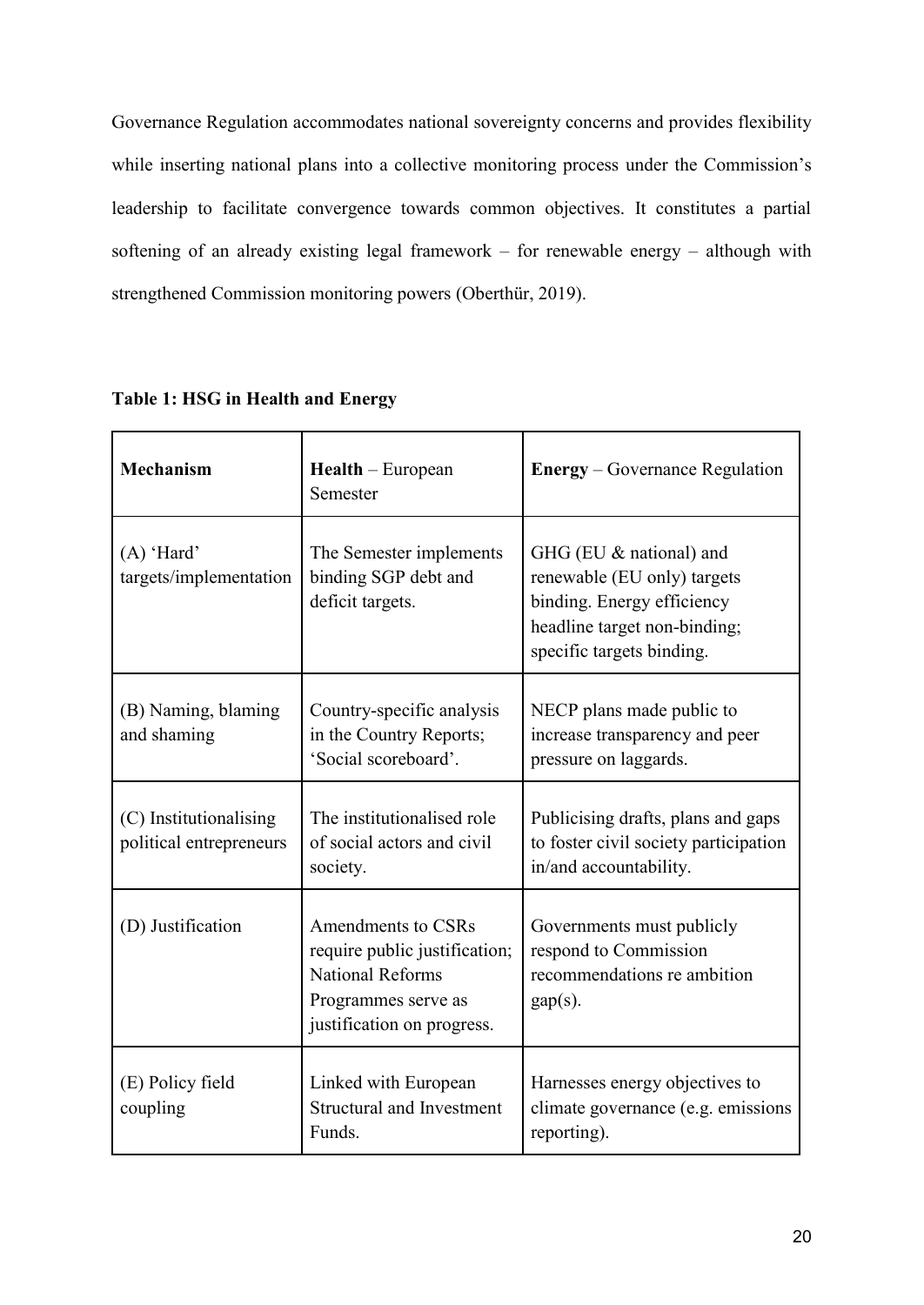| (F) Sanctions                                            | <b>Excessive Deficit</b><br>Procedure and<br>Macroeconomic Imbalance<br>Procedure both entail<br>sanctions.                 | Only climate targets enforced by<br>Court. States required to follow<br>the process (timely submission of<br>plans, complete submission).                                                                                 |
|----------------------------------------------------------|-----------------------------------------------------------------------------------------------------------------------------|---------------------------------------------------------------------------------------------------------------------------------------------------------------------------------------------------------------------------|
| (G) Tertiary legislation                                 | $N/A$ .                                                                                                                     | Commission can issue delegated<br>acts to bring EU framework in line<br>with the Paris Agreement, and<br>propose secondary legislation if<br>ambition/implementation gap.                                                 |
| (H) Specificity $/$<br>tangibility of<br>recommendations | <b>CSRs and Country Reports</b><br>identify tangible policy<br>targets.                                                     | Commission templates for NCEPs.<br>Renewables formula provides<br>guidance on objectives and<br>benchmarks.                                                                                                               |
| (I) High threshold for<br>amendment / change /<br>input  | Amendment to CSRs and<br>opposition to sanctions<br>requires reinforced and<br>reversed qualified majority<br>respectively. | Change to EU/national objectives<br>requires legislative change under<br>Ordinary Legislative Procedure,<br>using Qualified Majority Voting<br>(Commission proposal, agreement<br>of Council and European<br>Parliament). |
| (J) Enhanced (or<br>variable degrees of)<br>surveillance | Member states subject to<br>EDP are subject to<br>enhanced monitoring.                                                      | Standardised, comprehensive<br>process of reporting. Publication<br>of detailed national plans, based<br>on templates, enable the<br>Commission to track progress.                                                        |

## **4. Lessons from the Semester for energy governance**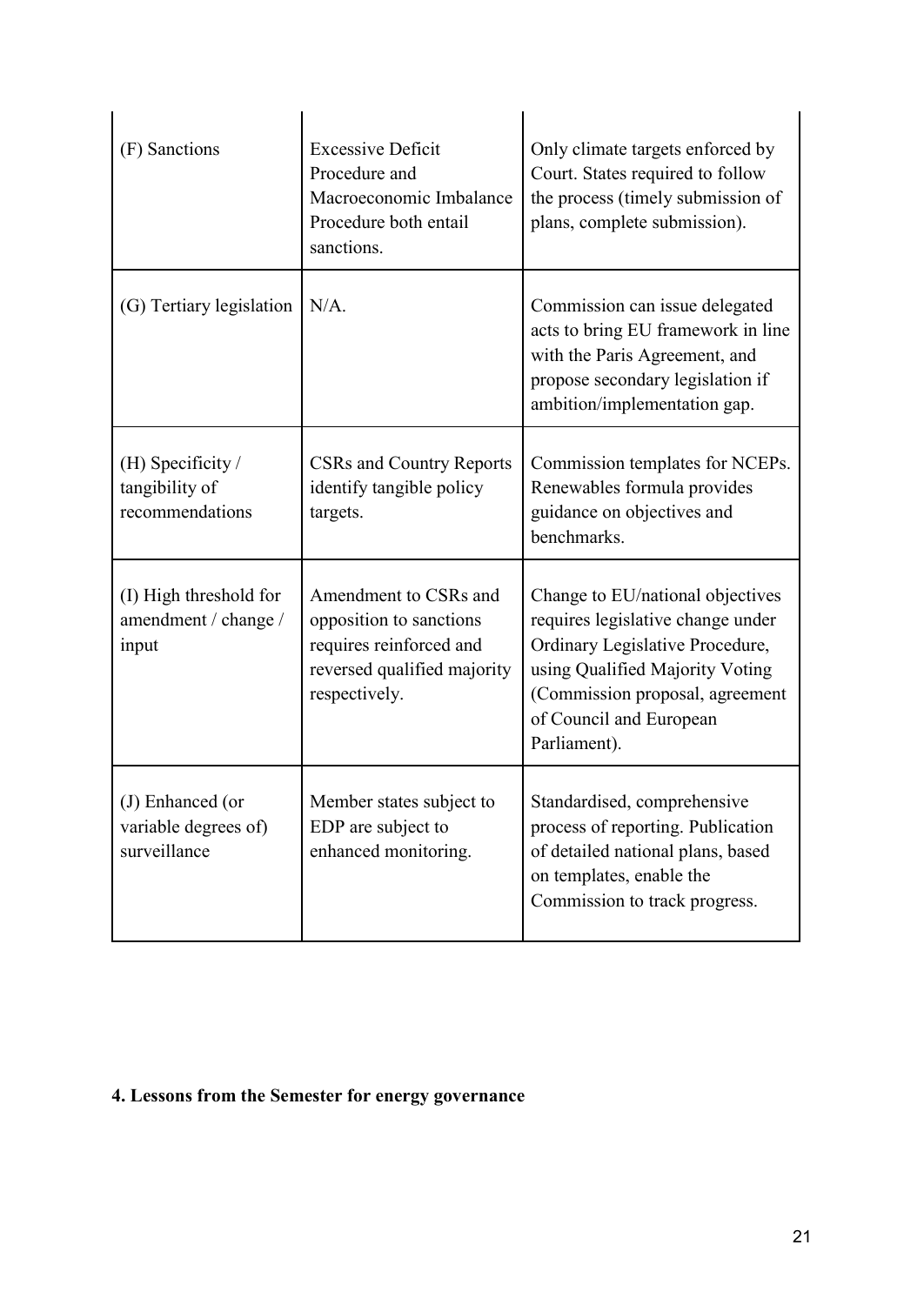Lesson-drawing from the Semester for the operation of the Governance Regulation must take account of the differing origins and intentions of these two architectures. Although the policy sectors share similar histories and politics, and even though the Governance Regulation is partly modelled on the Semester, there are several notable differences. At a most fundamental level, the Semester is a reactive, crisis-driven framework, which health has become part of without being its sole or main target, whilst the Governance Regulation seeks to set a positive, proactive agenda for further integration in energy. Dissimilar starting points have resulted in institutional differences, particularly the extent to which voluntarism is reshaped with hard obligations and sanctions. Energy encompasses a wider range of 'harder' legislative elements, which translates in the context of the Governance Regulation to a stronger backing - and shadow - of hierarchy. On the other hand, the scope of hard legislation is more limited in health but, where the EDP and other hard elements of the SGP apply, the Commission's recommendations as part of the Semester are, in principle, stronger than in the Governance Regulation. In both sectors the picture is therefore contrasted, presenting a mix of harder and softer elements whose interactions are (or will be) key.

A first lesson is that, as important as the interplay between binding and non-binding elements may be in principle, how they are applied in practice is (or will be) even more important. On the one hand, although sanctioning powers have yet to be tested as part of the Semester, the French case (discussed above) illustrates the potential implications of hardening mechanisms for specific policy sectors. On the other, we know from the experience of the SGP, where repeated French and German violations went unpunished (Chang, 2006), that the power to sanction is not the same as the will to sanction.

A second and related point is that the changing political context and degree of politicisation of both processes is (or will be) decisive to their practical implementation, conditioning their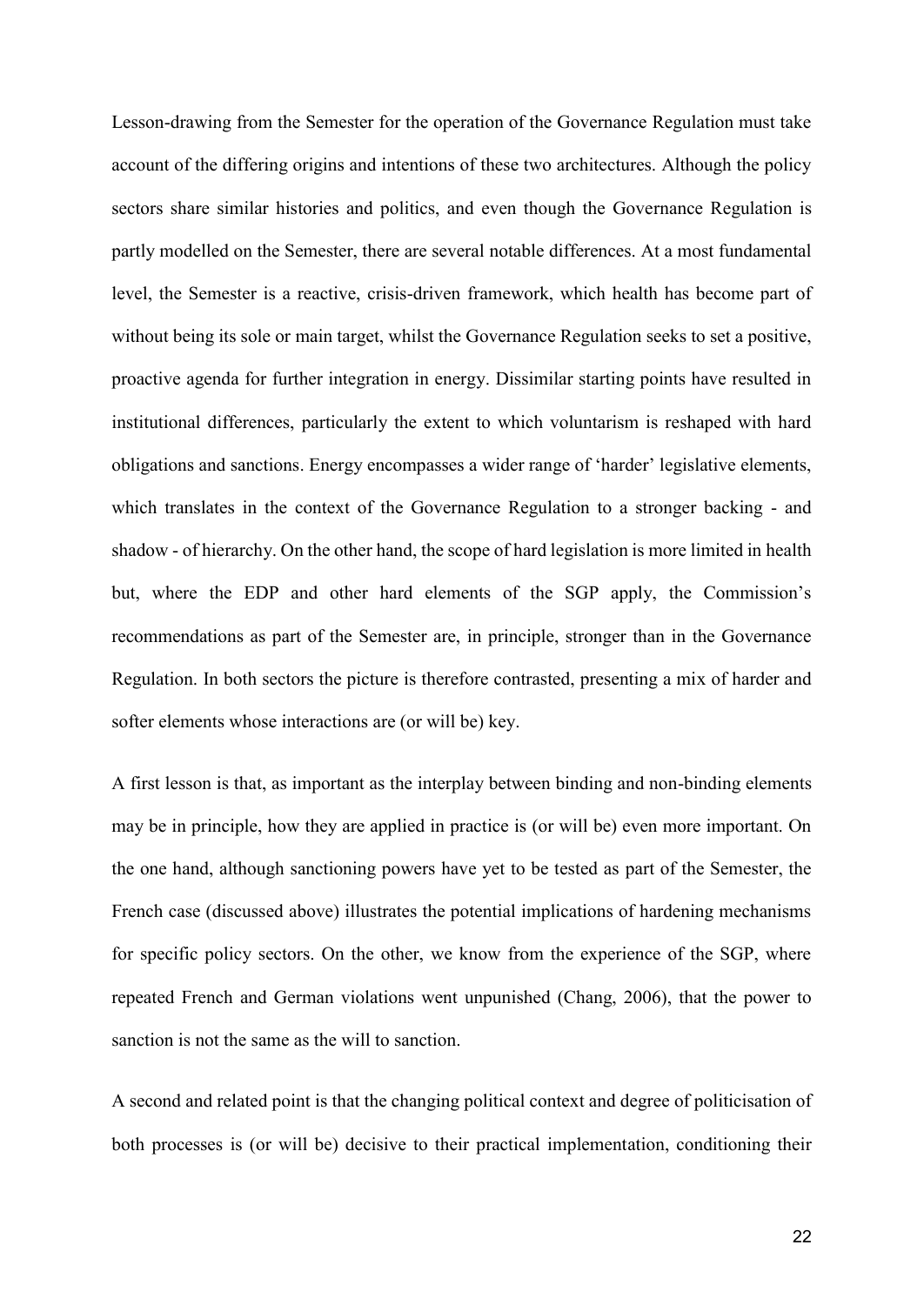stringency. The implementation of the Semester has been dependent on the strength of consensus among member states about fiscal stabilisation, and on the willingness of the Commission to enforce it rigorously in the face of political costs - e.g. fuelling public backlash and rising Euroscepticism. Whilst the European Semester had the potential to become very political, to date it has not, remaining instead a largely technocratic exercise that is rarely reported in national media and that receives inconsistent attention from national parliaments (Kreilinger, 2018). Similarly, the implementation of the Governance Regulation is designed to politicise the planning, reporting and monitoring process by subjecting decisions to public debates at the national and EU levels and putting pressure member states who would be lagging behind in terms of commitments and/or implementation. Such politicisation will be important to determine its strength, or else may lead to a technocratic process, limiting its purchase.

Third, the operation and evolution of the Governance Regulation will depend in large part upon the engagement and approach of relevant policy entrepreneurs. The health (and broader social) policy experience through the Semester illustrates the impact that this can have upon the direction and operation of the governance architecture, by altering objectives, for instance to better account for social goals, and increasing accountability. The Governance Regulation provides an avenue for the involvement of civil society and other actors, which is already drawing attention. If the Commission and European Parliament manage to seize this process as an opportunity to further extend their influence and work together with civil society, member states may find the careful delimitation of national and supranational responsibilities challenged and the scope of EU influence expanded.

Fourth, policy coupling is an important and influential hardening mechanism. The Semester has strengthened linkages between EU funds – such as the ESIF – and broader policy objectives. In health, this has turned unrelated financial instruments into tools of leverage.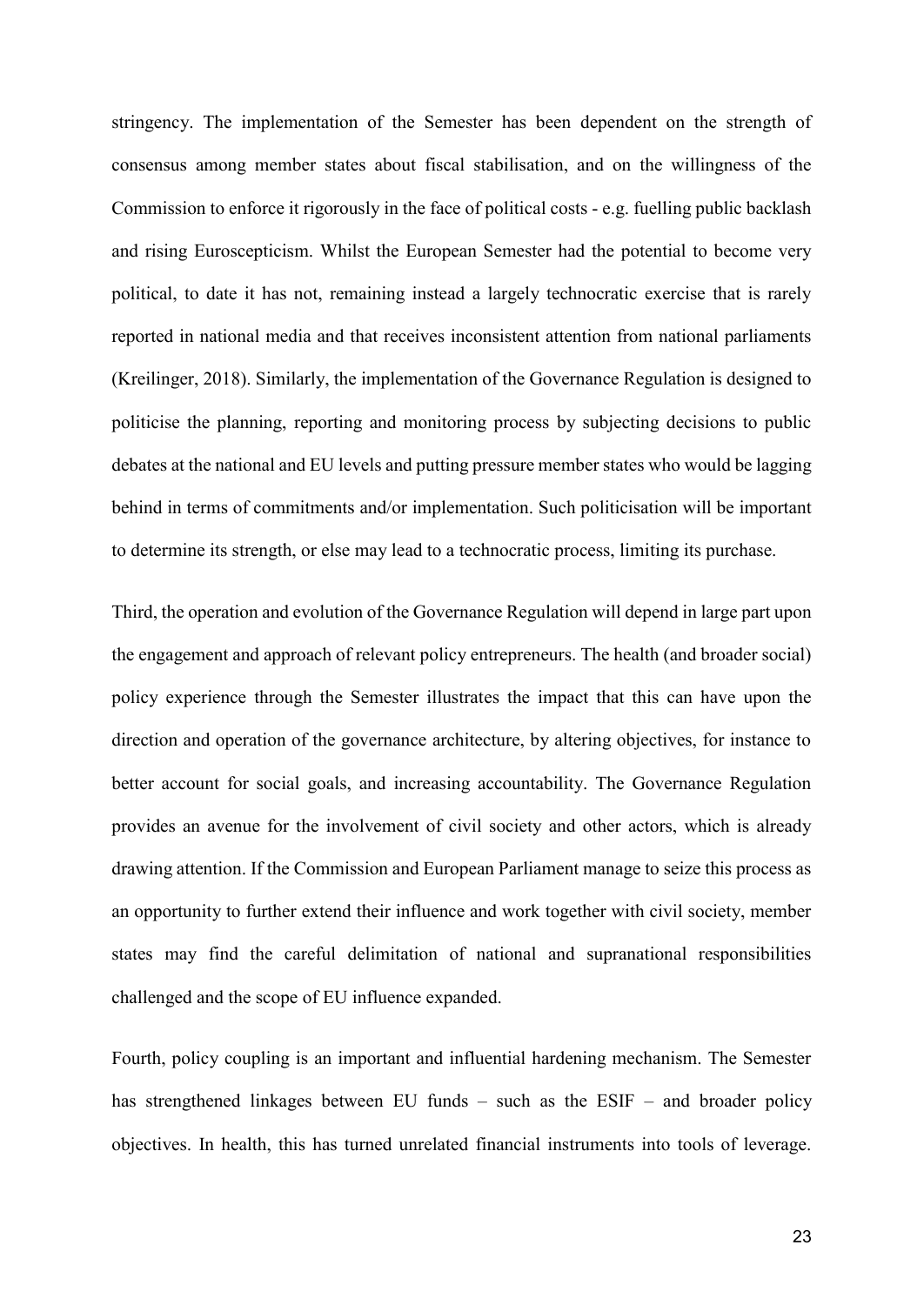Similarly, where energy is linked to horizontal issues such as climate change, in which EU competences and legitimacy are more firmly established, this presents a potential avenue for further hardening of the Governance Regulation. Such linking is already present in the crosssectoral nature of the NECPs, which bundle different policy reporting and objectives together. It is not unforeseeable that political entrepreneurship on the part of the Commission combined with windows of political opportunity opened by crises and events will lead to an expansion of the reach of the Governance Regulation.

Fifth, a key lesson from the health experience is the power of specificity. The health-related framework goals set in the AGS have become more precise, limiting governments' flexibility and challenging their ability to claim compliance with vaguely worded recommendations (Baeten & Vanhercke, 2017). The potential for energy governance to utilise the same lever here is strong – the framework goals are already defined in a more precise manner (in the form of quantitative targets) and the creation of templates for structuring national plans promises a degree of tangibility which was missing from health-related recommendations in the early cycles of the Semester.

Finally, the Semester illustrates how crucial the possibility for periodic revision – a key feature of Experimentalist Governance frameworks – is for the power of each of the mechanisms identified above. The Semester process has been continually adjusted, most notably to ensure the participation of civil society actors (Zeitlin & Vanhercke, 2018). Regular 're-opening' of the Governance Regulation process and commitment to learning from its operation - through bi-annual reporting and the review clause, for instance - may create space for political entrepreneurs to shape its goals, advocate for greater policy coupling and coherence, and increase and guide the specificity of its content. There is potential for more precise and stringent obligations over time, but this is dependent on the broader context, including the continued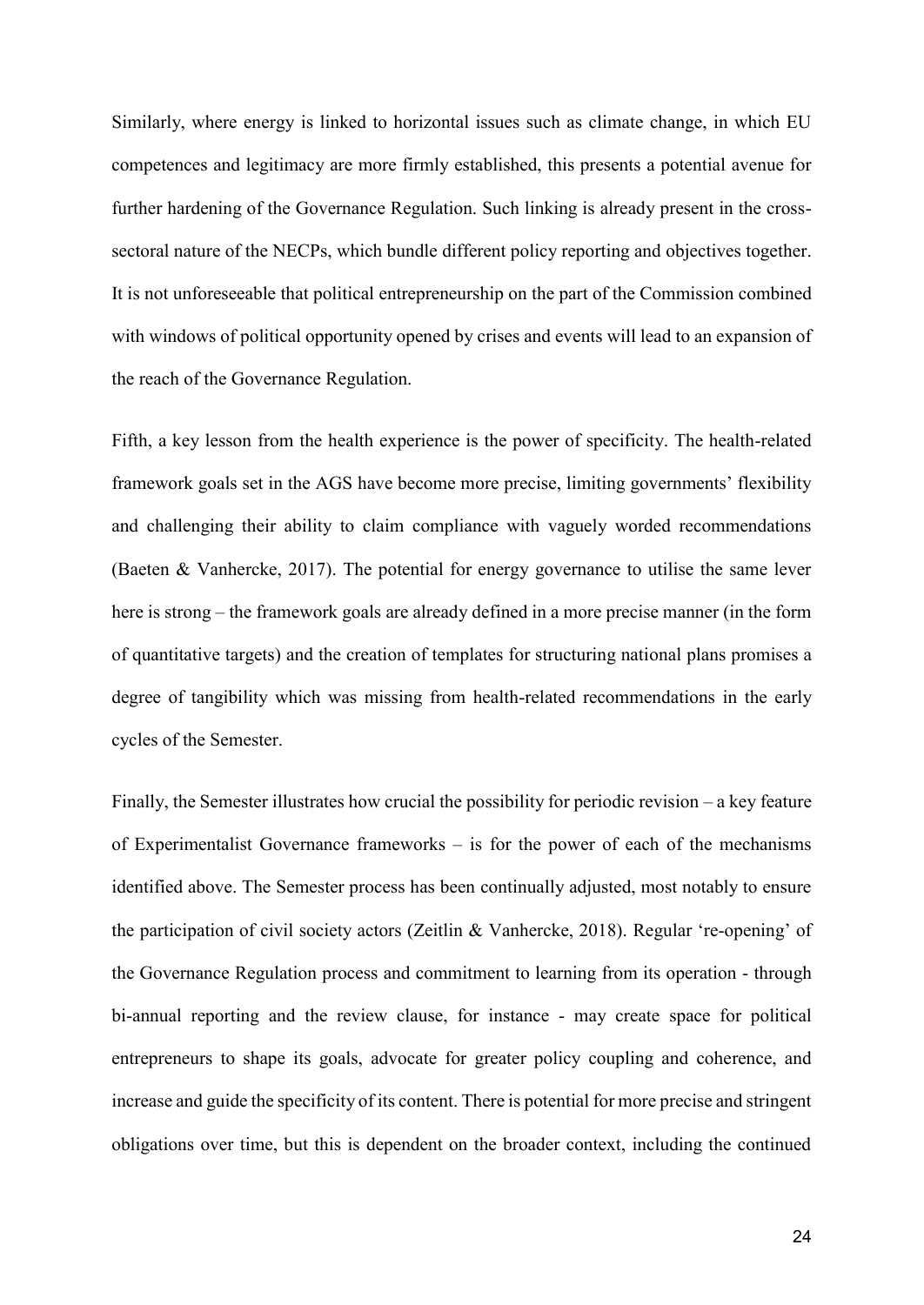salience of energy and climate issues, as well as pressure arising from international climate negotiations. If the Governance Regulation fails to achieve the headline goals of the EU's longterm energy and climate strategy as part of the Paris agreement, some member states may be willing to strengthen the process further, and the shadow of new legislative proposals may sway the most reluctant of them.

#### **Conclusion**

At the EU level, there has been a shift towards the hardening of soft types of governance architectures. This is illustrated here through the case of health policy as part of the European Semester, and the new framework for energy governance. We show that energy policy's Governance Regulation resembles and, indeed, has been inspired by the European Semester's governance model. Combining the experimentalist and HSG frameworks, we identify a range of mechanisms aimed at ensuring not only cooperation in these sensitive areas, but also compliance in the absence (or incomplete nature) of strong legal guarantees.

We find that this shift has been primarily driven by politics and reflects attempts to foster cooperation while alleviating member states' enduring sovereignty concerns. In health policy, the activism of entrepreneurial actors and threat of penalty defaults in the form of leadership by non-health actors have been decisive in bringing key objectives under the harder edge of the Semester. In contrast, in energy, the shift towards HSG has been driven by a need to alleviate states' sovereignty concerns whilst meeting climate and clean energy headline goals that member states have collectively bound themselves to.

Inferring from the longer experience of health as part of the Semester, we point to six aspects that may be important to the future of the Governance Regulation: the practical implementation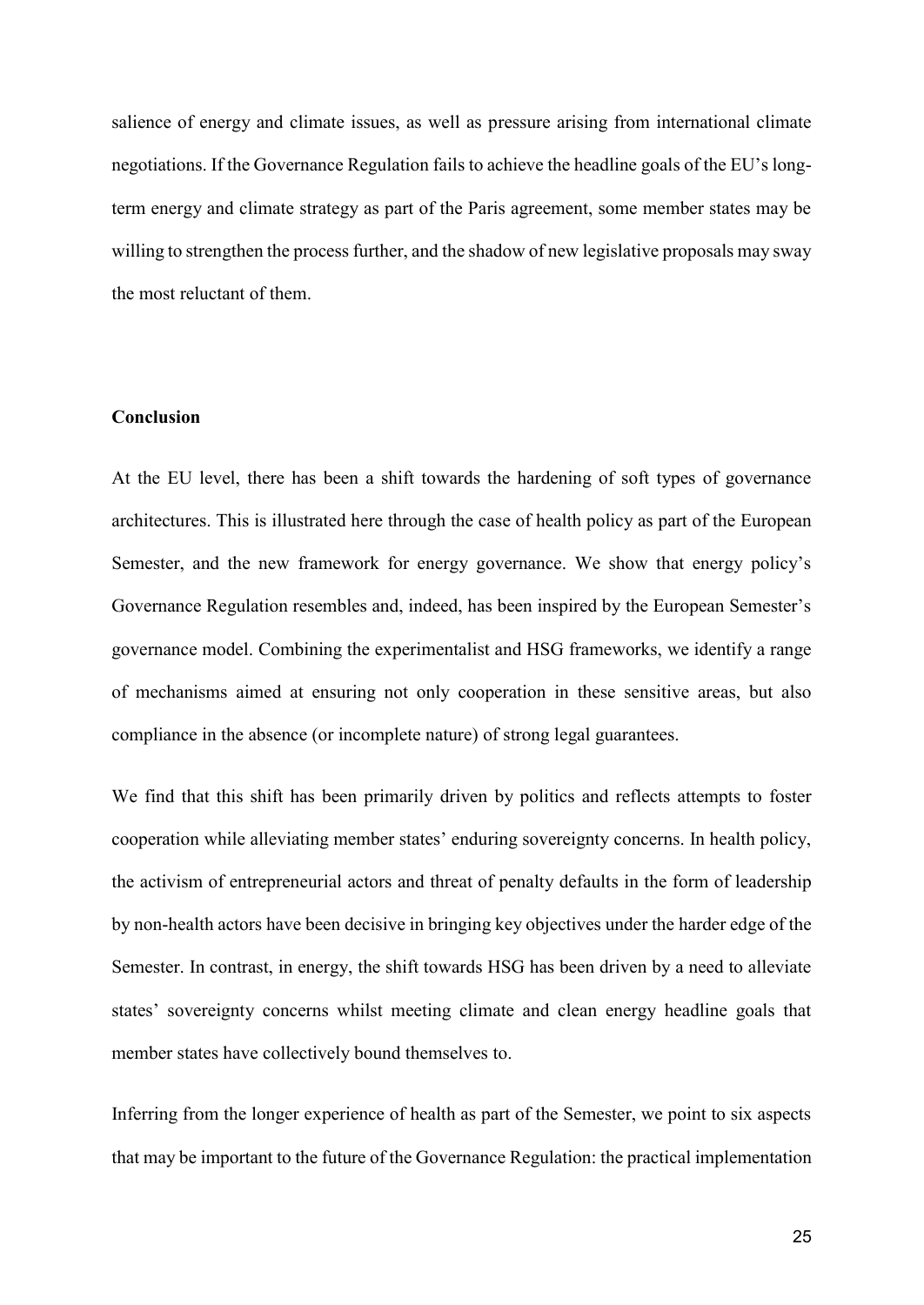of mechanisms; the power of specificity; the role of policy coupling; the potential influence of policy entrepreneurs; the role of politicisation; and the significance of periodic revisions.

The extent to which a HSG architecture succeeds in terms of policy implementation and goal achievement in energy will be contingent upon member states' enduring commitments to the process and headline goals. This in turn depends upon whether energy and climate policy remain high on national and EU agenda. The Governance Regulation could either facilitate a further politicisation, or instead remain a largely technocratic exercise, as demonstrated in the case of the Semester and health policy.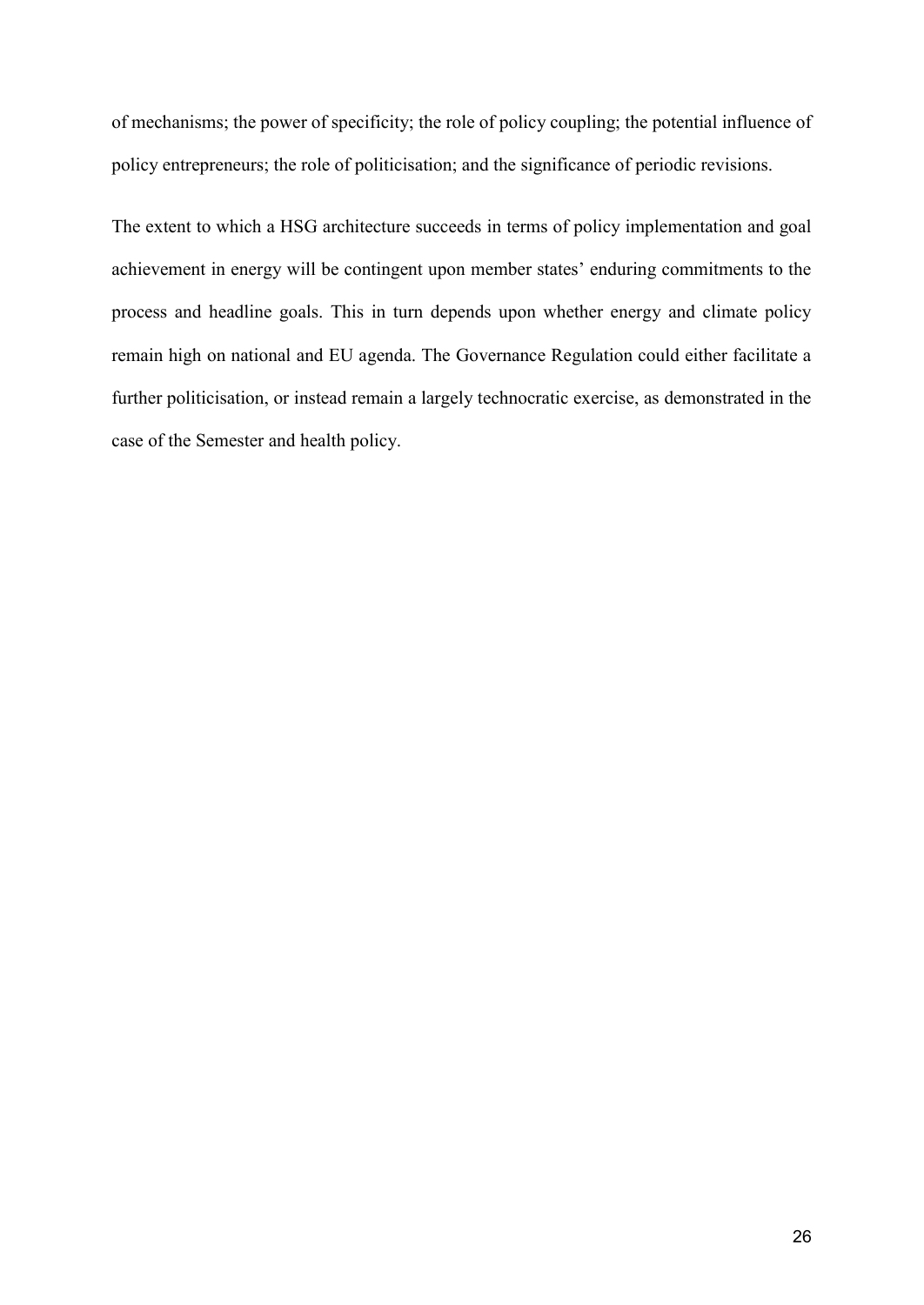#### **Bibliography**

Abbott, K., & Snidal, D. (2000). Hard and soft law in international governance. *International Organization, 54*(3), 421-456.

Azzopardi-Muscat, N., Clemens, T., Stoner, D., & Brand, H. (2015). EU Country Specific Recommendations for health systems in the European Semester process: Trends, discourse and predictors. *Health policy, 119*(3), 375-383.

Baeten, R., & Vanhercke, B. (2017). Inside the black box: The EU's economic surveillance of national healthcare systems. *Comparative European Politics, 15*(3), 478-497.

Bauer, M. & Becker, S. (2014). The Unexpected Winner of the Crisis: The European Commission's Strengthened Role in Economic Governance. *Journal of European Integration, 36*(3), 213-229.

Bekker, S. (2020). Hardening and softening of country-specific recommendations in the European Semester. *West European Politics*[,](https://doi.org/10.1080/01402382.2020.1739407)

<https://doi.org/10.1080/01402382.2020.1739407>

Bickerton, C. J., Hodson, D., & Puetter, U. (2015). The New Intergovernmentalism: European Integration in the Post‐Maastricht Era. *Journal of Common Market Studies*, *53*(4), 703-722.

Bocquillon, P. and Maltby, T. (2020). EU energy policy integration as embedded intergovernmentalism: the case of Energy Union governance. *Journal of European Integration* 42(1): 39-57.

Borras, S., & Radaelli, C. (2011). The politics of governance architectures: creation, change and effects of the EU Lisbon Strategy. *Journal of European Public Policy, 18*(4), 463-484.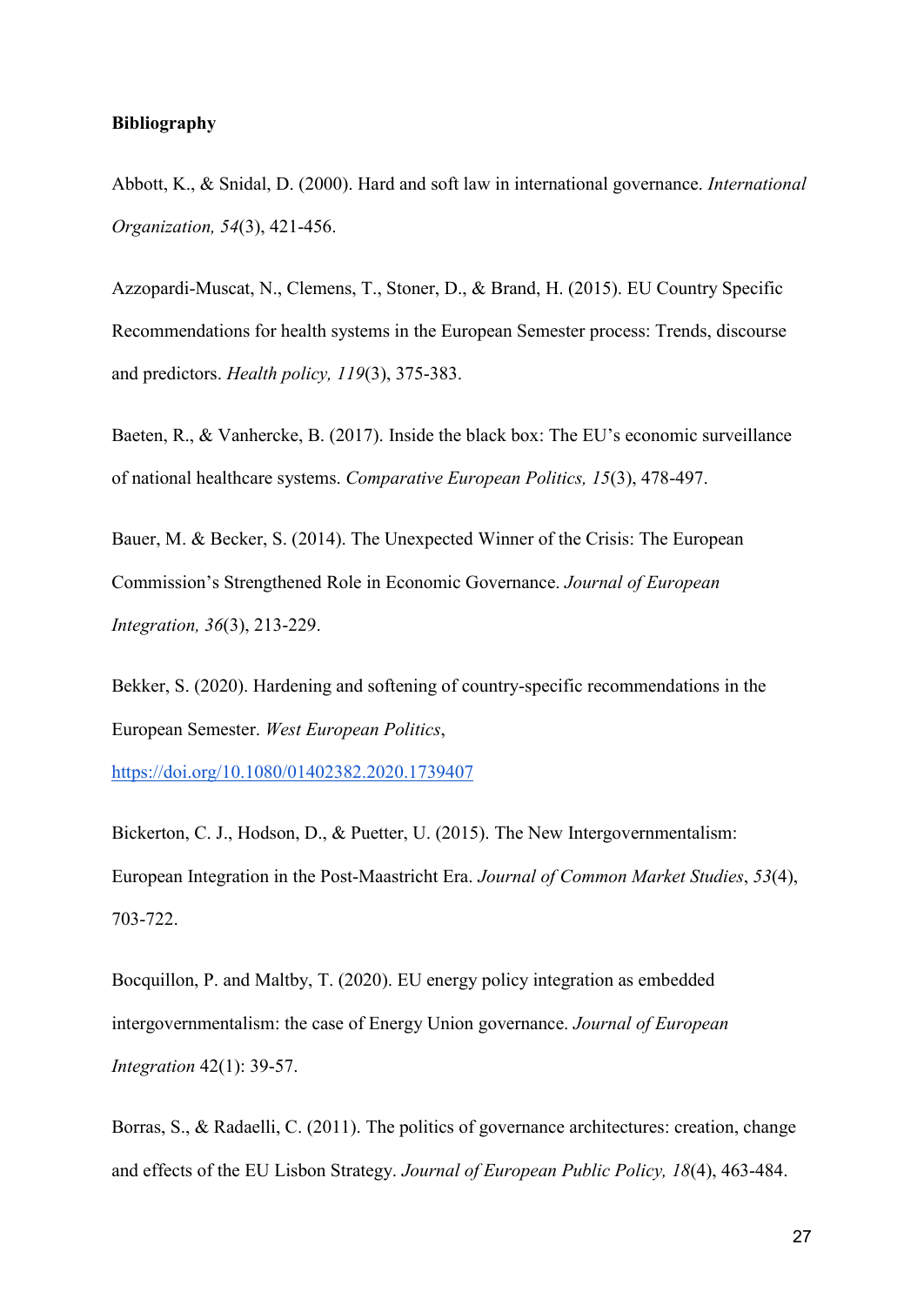Brooks, E. (2015). Health ownership of health policy? Challenges and concerns in the new era of EU health policy. *Eurohealth, 21*(4). Retrieved fro[m](http://www.lse.ac.uk/LSEHealthAndSocialCare/pdf/eurohealth/EuroHealth-v21n4-LAYOUT-14Dec15-webFinal.pdf) [http://www.lse.ac.uk/LSEHealthAndSocialCare/pdf/eurohealth/EuroHealth-v21n4-](http://www.lse.ac.uk/LSEHealthAndSocialCare/pdf/eurohealth/EuroHealth-v21n4-LAYOUT-14Dec15-webFinal.pdf) [LAYOUT-14Dec15-webFinal.pdf.](http://www.lse.ac.uk/LSEHealthAndSocialCare/pdf/eurohealth/EuroHealth-v21n4-LAYOUT-14Dec15-webFinal.pdf)

Chang, N. (2006). Reforming the Stability and Growth Pact: Size and influence in EMU policymaking. *Journal of European Integration, 28*(1), 107-120.

Council of the EU. (2016). Council Recommendation on the 2016 National Reform Programme of Finland and delivering a Council opinion on the 2016 Stability Programme of Finland. (2016/C 299/19). Retrieved from [https://eur-lex.europa.eu/legal](https://eur-lex.europa.eu/legal-content/EN/TXT/?uri=uriserv%3AOJ.C_.2016.299.01.0079.01.ENG&toc=OJ%3AC%3A2016%3A299%3ATOC)[content/EN/TXT/?uri=uriserv%3AOJ.C\\_.2016.299.01.0079.01.ENG&toc=OJ%3AC%3A201](https://eur-lex.europa.eu/legal-content/EN/TXT/?uri=uriserv%3AOJ.C_.2016.299.01.0079.01.ENG&toc=OJ%3AC%3A2016%3A299%3ATOC) [6%3A299%3ATOC.](https://eur-lex.europa.eu/legal-content/EN/TXT/?uri=uriserv%3AOJ.C_.2016.299.01.0079.01.ENG&toc=OJ%3AC%3A2016%3A299%3ATOC)

de la Porte, C., & Heins, E. (2016). A new era of European integration? Governance of labour market and social policy since the sovereign debt crisis. *Comparative European Politics*, *13*(1), 8-28.

de la Porte, Caroline; Stiller, Sabina (2020). Lessons about the 'Harder' elements of OMC governance for the EU Energy Union, Journal of Environmental Policy and Planning, forthcoming.

Eberlein, B., & Kerwer, D. (2004). New Governance in the European Union: A Theoretical Perspective. *Journal of Common Market Studies, 42*(1), 121-142.

Euractiv (2019) NECP recommendations, 14 June 2019[.](https://www.euractiv.com/wp-content/uploads/sites/2/2019/06/NECP-recommendations.pdf) [https://www.euractiv.com/wp](https://www.euractiv.com/wp-content/uploads/sites/2/2019/06/NECP-recommendations.pdf)[content/uploads/sites/2/2019/06/NECP-recommendations.pdf](https://www.euractiv.com/wp-content/uploads/sites/2/2019/06/NECP-recommendations.pdf)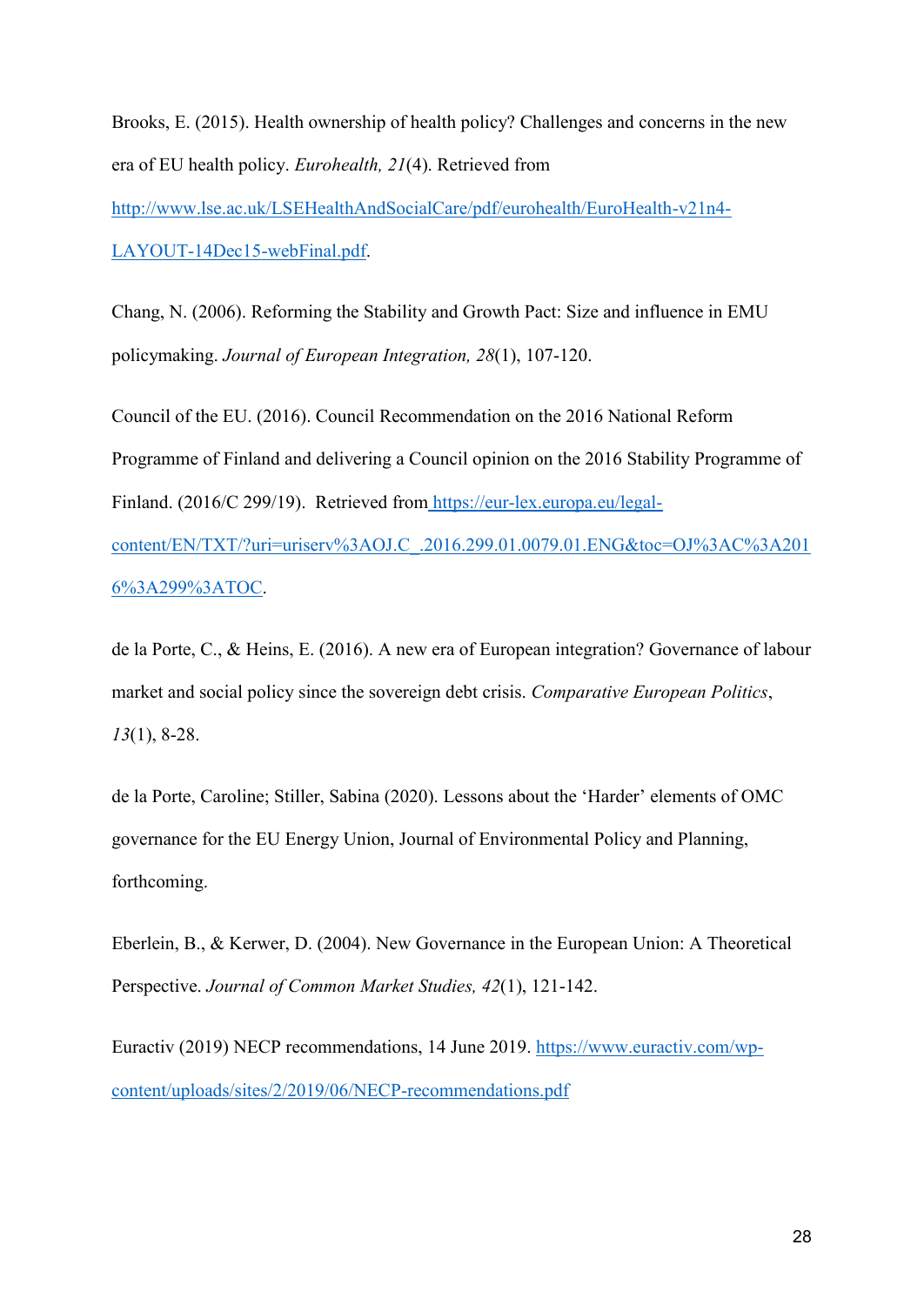European Commission. (2010). Annual Growth Survey 2011. COM(2011) 11 final. http://ec.europa.eu/economy\_finance/articles/eu\_economic\_situation/pdf/2011/com2011\_11 [en.pdf](http://ec.europa.eu/economy_finance/articles/eu_economic_situation/pdf/2011/com2011_11_en.pdf)

European Commission. (2011). Annual Growth Survey 2012. COM(2011) 815 final. [https://eur-lex.europa.eu/legal-content/EN/TXT/?uri=CELEX%3A52011DC0815.](https://eur-lex.europa.eu/legal-content/EN/TXT/?uri=CELEX%3A52011DC0815)

European Commission. (2014). Annual Growth Survey 2015. COM(2014) 902 final. [https://ec.europa.eu/info/system/files/2015-european-semester-annual-growth-survey-en.pdf.](https://ec.europa.eu/info/system/files/2015-european-semester-annual-growth-survey-en.pdf)

European Commission. (2019) 'Setting the foundations for a successful clean energy transition', Brussels, 18th June[,](https://ec.europa.eu/energy/sites/ener/files/documents/recommondation_en.pdf)

[https://ec.europa.eu/energy/sites/ener/files/documents/recommondation\\_en.pdf](https://ec.europa.eu/energy/sites/ener/files/documents/recommondation_en.pdf)

European Council. (2015). Council recommendation delivering an opinion on the SCP of France. 2015/C 272/14, 18.8.2015.

EP & the Council (2018a) 'on the Governance of the Energy Union and Climate Action'. <https://data.consilium.europa.eu/doc/document/PE-55-2018-INIT/en/pdf.>

EP & the Council (2018b) 'on the promotion of the use of energy from renewable sources (recast)'. [https://eur-lex.europa.eu/legal-](https://eur-lex.europa.eu/legal-content/EN/TXT/PDF/?uri=CELEX:32018L2001&from=EN.)

[content/EN/TXT/PDF/?uri=CELEX:32018L2001&from=EN.](https://eur-lex.europa.eu/legal-content/EN/TXT/PDF/?uri=CELEX:32018L2001&from=EN.) 

Fierlbeck, K. (2014). The changing contours of experimental governance in European health care. *Social Science and Medicine, 108*, 89-96.

Graziano, P. R., & Halpern, C. (2016) 'EU governance in times of crisis: Inclusiveness and effectiveness beyond the 'hard' and 'soft' law divide'. *Comparative European Politics*, *14*(1), 1-19.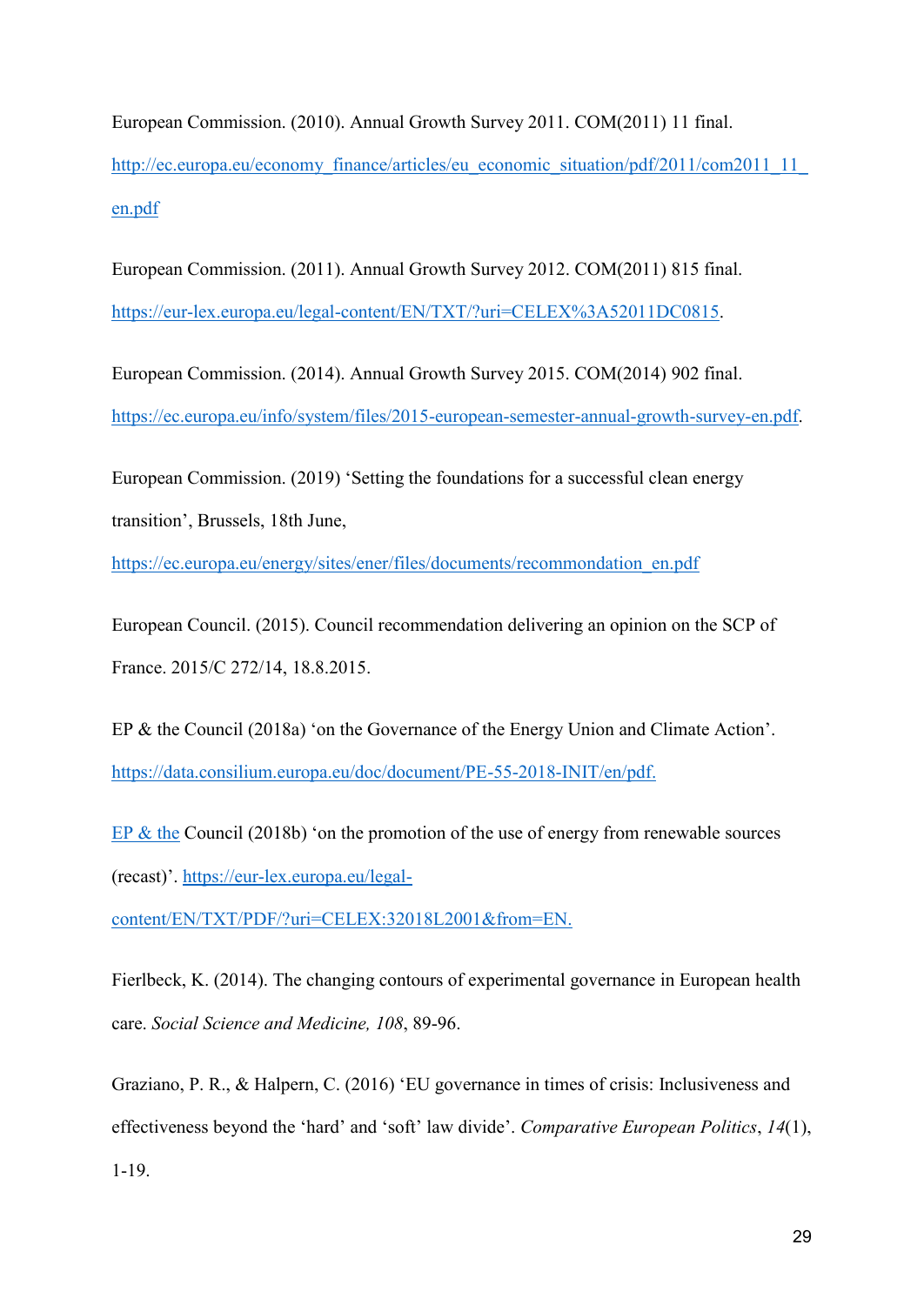Greer, S. & Brooks, E. (forthcoming). Termites in the house of austerity: Undermining fiscal governance in the European Union, *Journal of Health Policy, Politics and Law*, forthcoming

Greer, S. et al. (2019). *Everything you always wanted to know about European Union health policies but were afraid to ask*. Copenhagen: World Health Organization.

Greer, S. & Jarman, H. (2018). European citizenship rights and European fiscal politics after the crisis. *Government and Opposition*, *53*(1), 76-103.

Greer, S., & Vanhercke, B. (2010). The hard politics of soft law: the case of health. In E. Mossialos, G., Permanand, R., Baeten & T. Hervey (Eds.), *Health systems governance in Europe: the role of European Union law and policy (pp. 186-230). Cambridge: Cambridge* University Press.

The Guardian. (2014). EU leaders agree to cut greenhouse gas emissions by 40% by 2030. 24 October[,](https://www.theguardian.com/world/2014/oct/24/eu-leaders-agree-to-cut-greenhouse-gas-emissions-by-40-by-2030) [https://www.theguardian.com/world/2014/oct/24/eu-leaders-agree-to-cut](https://www.theguardian.com/world/2014/oct/24/eu-leaders-agree-to-cut-greenhouse-gas-emissions-by-40-by-2030)[greenhouse-gas-emissions-by-40-by-2030](https://www.theguardian.com/world/2014/oct/24/eu-leaders-agree-to-cut-greenhouse-gas-emissions-by-40-by-2030)

The Guardian. (2019). EU climate goals 'just a collection of buzzwords', say critics. 10 June[,](https://www.theguardian.com/world/2019/jun/10/eu-priorities-climate-buzzwords-critics) <https://www.theguardian.com/world/2019/jun/10/eu-priorities-climate-buzzwords-critics>

Héritier, A., & Lehmkuhl, D. (2008) 'The shadow of hierarchy and new modes of governance'. *Journal of public policy, 28*(1), 1-17.

Keohane, R. & Victor, D. (2015). After the failure of top-down mandates: The role of experimental governance in climate change policy. In S. Barrett, C. Carraro and J. De Melo (Eds), *Towards a workable and effective climate regime* (pp. 201-212) London: Centre for Economic Policy Research.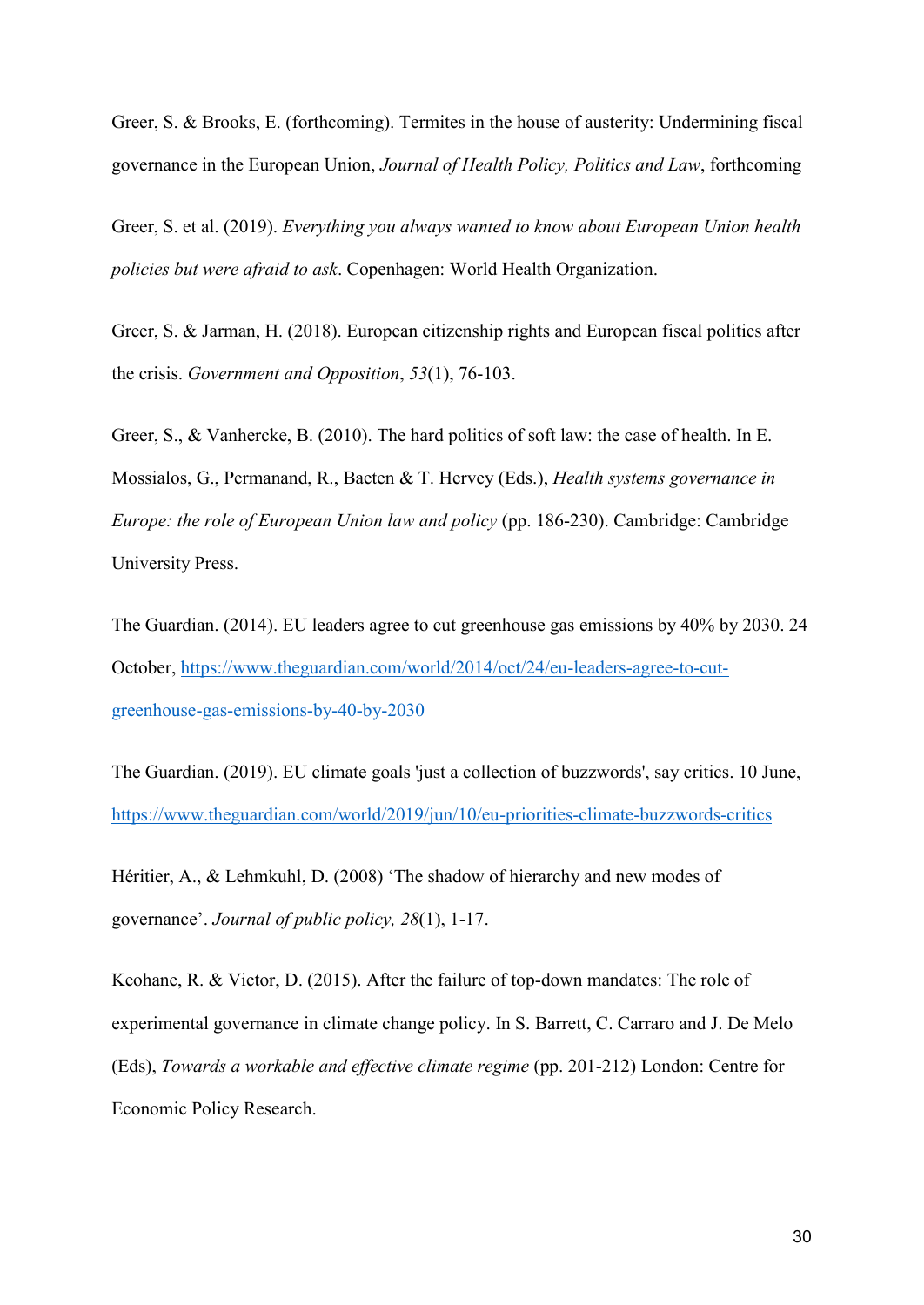Kanellakis, M., Martinopoulos, G., & Zachariadis, T. (2013). European energy policy: A review. *Energy Policy*, 62, 1020-1030.

Knodt, M., Schoenefeld, J. J. (2020). Harder soft governance in European climate and energy policy: Following a new trend?, Journal of Environmental Policy and Planning, forthcoming.

Kreilinger, V. (2018). Scrutinising the European Semester in national parliaments: What are the drivers of parliamentary involvement? *Journal of European Integration, 40*(3), 325-340.

Mosher, J. and Trubek, D. (2003). Alternative approaches to governance in the EU: EU social policy and the European Employment Strategy. *Journal of Common Market Studies*, 41(1), 63-88.

Oberthür, S. (2019). Hard or soft governance? The EU's Climate and Energy Policy Framework for 2030. *Politics and Governance, 7*(1), 17–27.

Radaelli, C. (2008). Europeanization, policy learning, and new modes of governance. *Journal of Comparative Policy Analysis, 10*(3): 239-254.

Ringel, M., & Knodt, M. (2018). The governance of the European Energy Union: Efficiency, effectiveness and acceptance of the Winter Package 2016. *Energy Policy, 112*, 209-220.

Sabel, C. & Zeitlin, J. (2008). Learning from Difference: The New Architecture of Experimentalist Governance in the EU. *European Law Journal*, *14*(3), 271-327.

Sabel, C. & Zeitlin, J. (2010). Learning from difference: The new architecture of Experimentalist Governance in the EU. In C. Sabel & J. Zeitlin (Eds.), *Experimentalist Governance in the European Union: Towards a new architecture* (pp. 1-28). Oxford: Oxford University Press.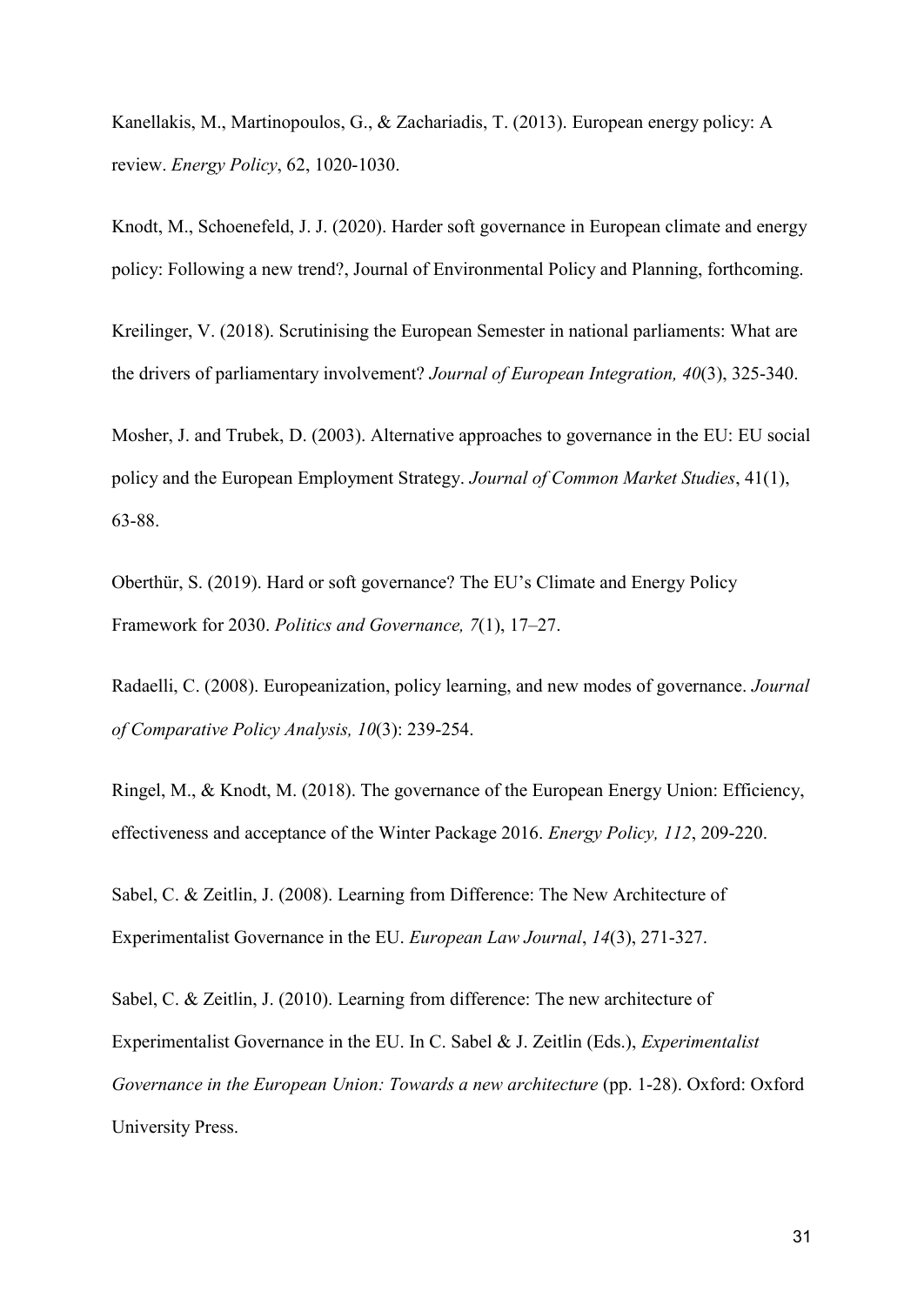Sacher, M. (2019). Macroeconomic conditionalities: Using the controversial link between EU cohesion policy and economic governance. *Journal of Contemporary European Research, 15*(2), 179-193.

Saurugger, S., & Terpan, F. (2016). Resisting 'new modes of governance': An agency-centred approach. *Comparative European Politics*, *14*(1), 53-70.

Savage, J. D. & Howarth, D. (2018). Enforcing the European Semester: the politics of asymmetric information in the excessive deficit and macroeconomic imbalance procedures. *Journal of European Public Policy,* 25(2), 212-230.

Schäfer, A. (2006). A New Form of Governance? Comparing the Open Method of Coordination to Multilateral Surveillance by the IMF and the OECD. *Journal of European Public Policy*, *13*(1), 70-88.

Stamati, F. & Baeten, R. (2015). Varieties of healthcare reform: understanding EU leverage. In D. Natali & B. Vanhercke (Eds.), *Social Policy in the European Union: State of play 2015* (pp. 183-214). Brussels: European Trade Union Institute ETUI.

Trubek, D. & Trubek, L. (2005). Hard and soft law in the construction of Social Europe: the role of the Open Method of Coordination. European Law Journal, 11(3), 343–364.

Zeitlin, J. & Vanhercke, B. (2018). Socializing the European Semester: EU social and economic policy co-ordination in crisis and beyond. *Journal of European Public Policy*, *25*(2), 149-174.